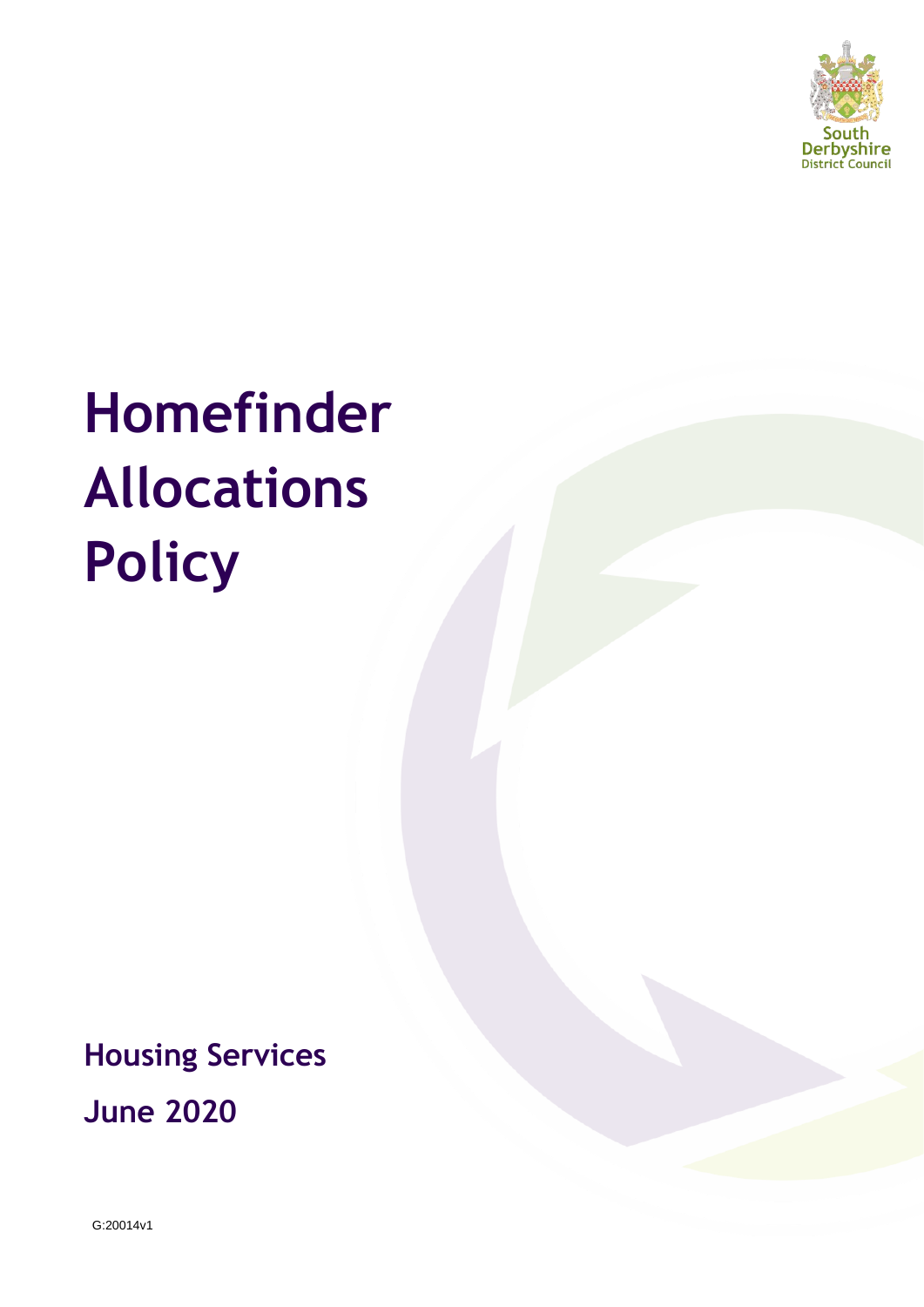# **Contents**

| 3.0 Housing Providers Working Together                      | 5  |
|-------------------------------------------------------------|----|
| 4.0 Statement of Choice                                     | 5  |
| 5.0 Eligibility                                             | 6  |
| 6.0 Applying to Join the Housing Register                   | 11 |
| 7.0 Change of Circumstances                                 | 13 |
| 8.0 The Choice Based Lettings System                        | 14 |
| 9.0 Where this Policy Does not Apply                        | 17 |
| 10.0 data Protection                                        | 18 |
| 11.0 Housing Need Banding                                   | 18 |
| 12.0 Allocation                                             | 23 |
| 13.0 Local connection                                       | 27 |
| 14.0 Applications to join the register from 16-17 year olds | 28 |
| 15.0 Types of Tenancy that may be offered                   | 29 |
| 16.0 reviews                                                | 29 |
| 17.0 Complaints                                             | 29 |
| 18.0 South Derbyshire Home Finder Landlords                 | 30 |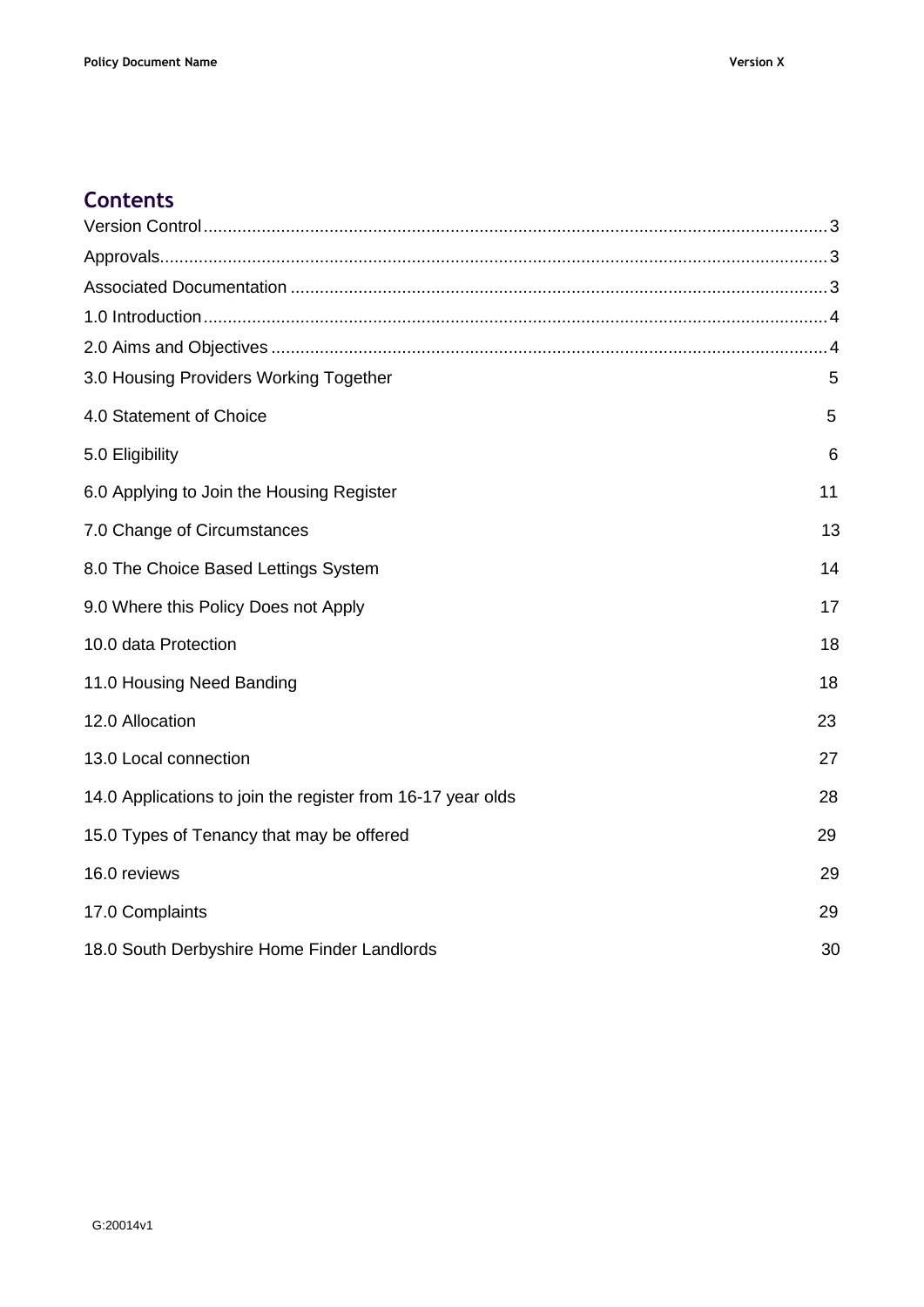# <span id="page-2-0"></span>**Version Control**

| Version | <b>Description of version</b>     | <b>Effective Date</b> |
|---------|-----------------------------------|-----------------------|
|         | Draft for Legal and Team comments | 12/6/2020             |
|         | Draft for Leadership Team         | 10/9/2020             |

# <span id="page-2-1"></span>**Approvals**

| <b>Approved by</b> | Date <sup>®</sup> |
|--------------------|-------------------|
|                    |                   |
|                    |                   |

# <span id="page-2-2"></span>**Associated Documentation**

| <b>Description of Documentation</b> |  |
|-------------------------------------|--|
|                                     |  |
|                                     |  |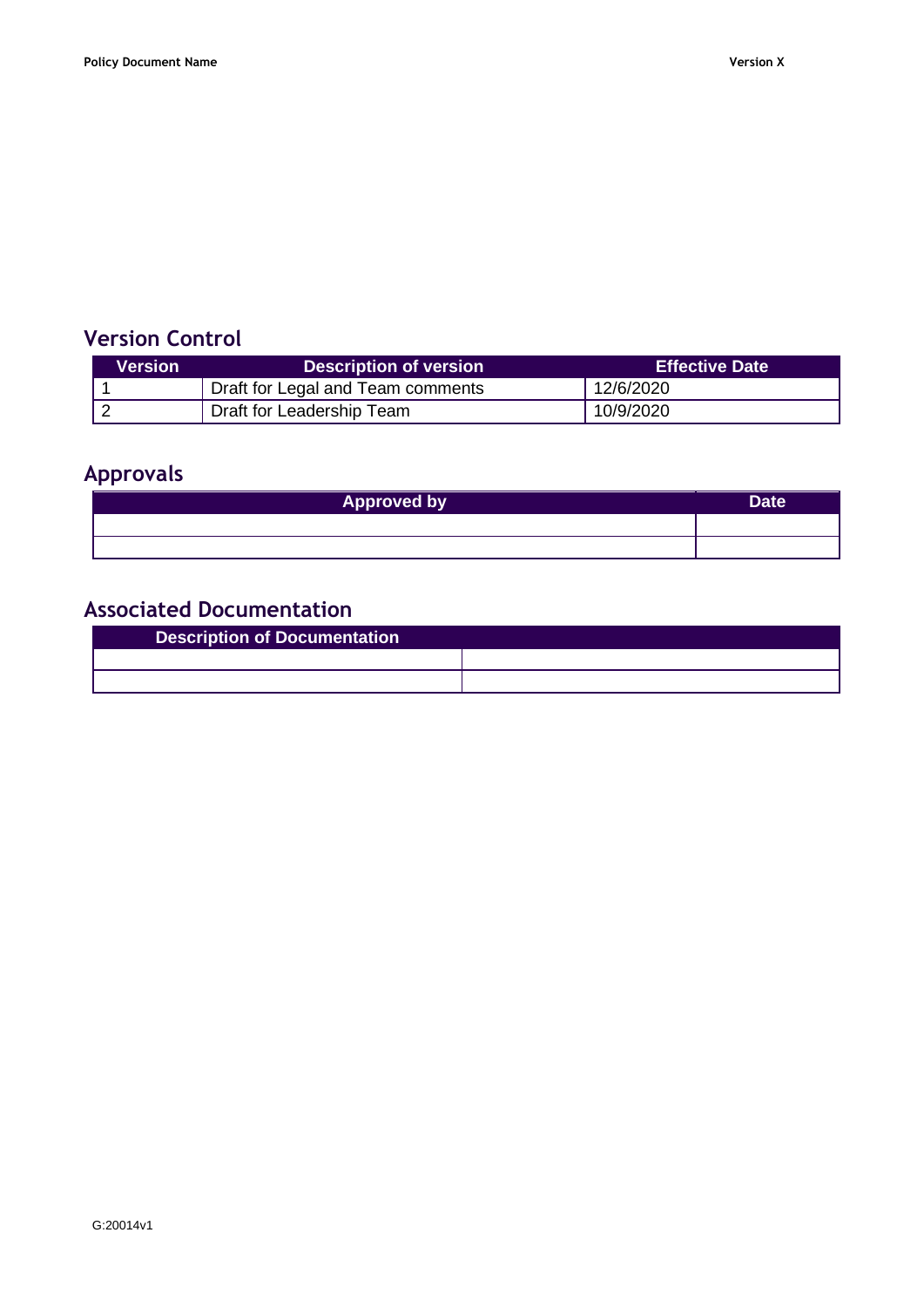# <span id="page-3-0"></span>**1.0 Introduction**

- 1.1 Under section 166A of the Housing Act 1996 and Part VI Housing Act 1996 (as amended), all local authorities need to have a scheme which can determine the allocation of its dwellings and must give reasonable preference to the following categories of people:
	- a) People who are homeless within the meaning of Part VII of Housing Act 1996 (as amended);

b) People who are owed a statutory duty by any local housing authority under certain provisions of homeless legislation;

c) People occupying insanitary or overcrowded housing or otherwise living in unsatisfactory housing conditions;

d) People who need to move on medical or welfare grounds, including grounds relating to a disability; and

e) People who need to move to a locality in the district of the authority where failure to meet that need would cause hardship (to themselves or others).

- 1.2 Whilst giving regard to the relevant legislation this Allocations Policy determines the principles of how social or affordable housing properties will be allocated, across the district of South Derbyshire (the District), in a fair and transparent manner, taking account of both South Derbyshire District Council's (the Council's) duty to take account of housing need and it's wish to offer as much choice as possible.
- 1.3 Allocation policies provide a framework for local authorities to allocate accommodation, and to give people who have the greatest need of housing a reasonable choice about their property.
- 1.4 The Council operates a Choice Based Lettings system for and on behalf of the Council's Housing Services and other Registered providers with stock in the District
- 1.5 There is a common housing register for all social or affordable housing applicants in the District and entry to this register, and banding within it, are governed by the principles of this policy.
- 1.6 Each registered provider with stock in the district has signed up to advertise all their vacant properties through the Choice Based Lettings system.

# <span id="page-3-1"></span>**2.0 Aims and Objectives**

- 2.1 The Council aims through this policy to enable those seeking homes to make informed choices about their housing options and to maximise the use of available social or affordable housing in the District.
- 2.2 The policy seeks to:
	- discharge the Council's statutory duties as contained in Part VI and VII of the Housing Act 1996 (as amended)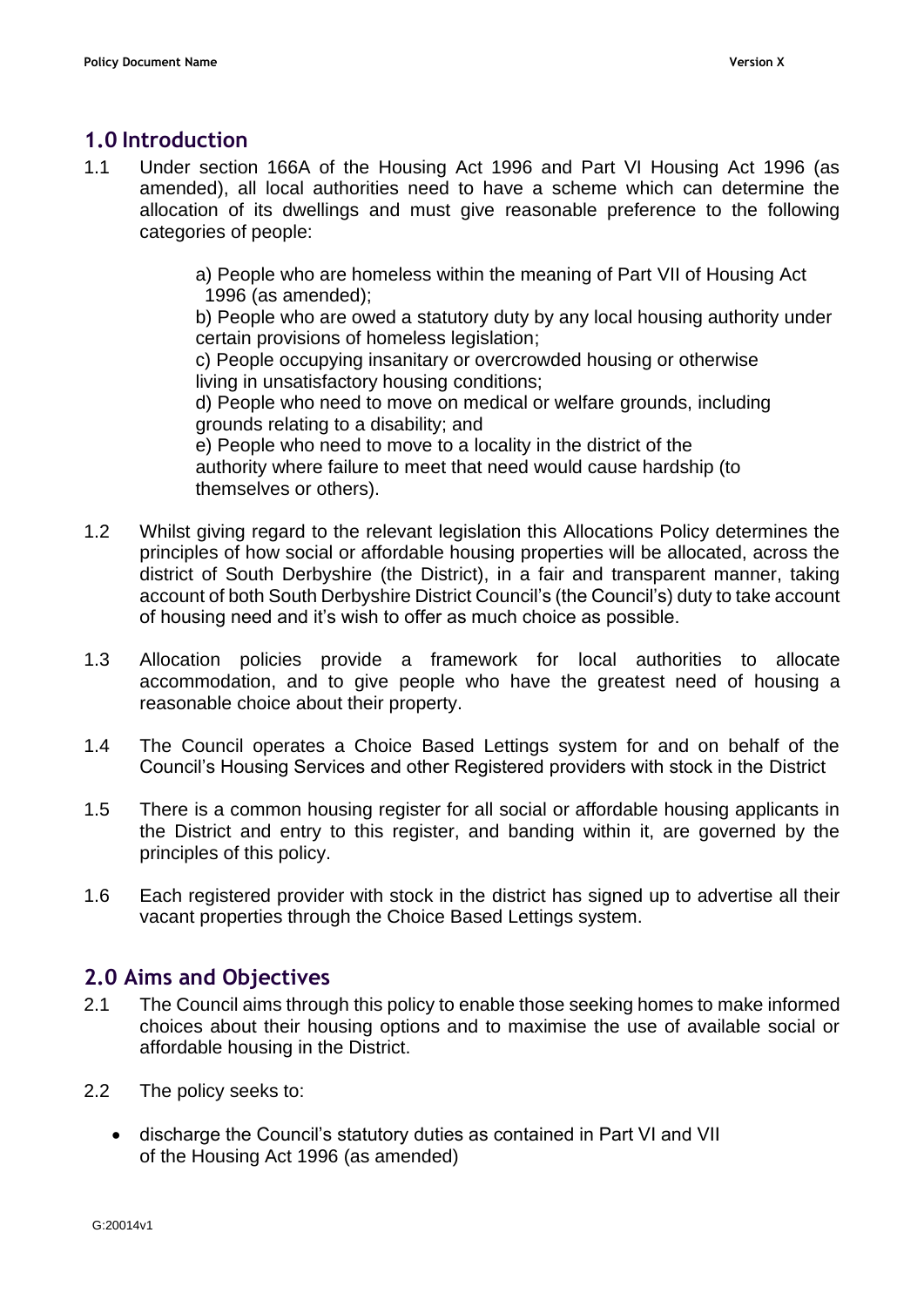- offer customers information and free advice to enable them to make informed choices about their housing options
- offer as much choice as possible to customers
- create an easy to understand, fair and transparent system
- house those in priority need as determined by the relevant legislation
- help prevent homelessness
- make the most effective use of the local housing stock
- respond to the circumstances of vulnerable individuals which includes joint working with other agencies

## **3.0 Housing Providers working together**

- 3.1 The Council and registered social providers who have homes to rent or buy in the District, are working together as South Derbyshire Homefinder Landlords. They have all agreed to use this policy and to allocate properties through the South Derbyshire Homefinder Choice Based Lettings System
- 3.2 The South Derbyshire Homefinder Landlords are:
	- South Derbyshire District Council
	- Derwent Living
	- East Midlands Housing Association
	- Guinness Northern Counties
	- Metropolitan
	- Nottingham Community Housing Association
	- Peak District Rural Housing Association
	- Riverside Midlands
	- Trent & Dove Housing Association
	- Trident Housing Association
	- Futures Housing Group
- 3.3 The service level agreement with each of the South Derbyshire Homefinder Landlords allows them to allocate 5% of their vacant properties for internal transfers or discretionary management moves.

## **4.0 Statement of Choice**

4.1 The Council believes in offering applicants on its South Derbyshire Homefinder Register the freedom to choose the properties they are interested in. The South Derbyshire Homefinder Scheme gives all its applicants the freedom to express an interest in suitable accommodation that is available. The Council also provides information and advice on other housing options to help applicants resolve their housing needs.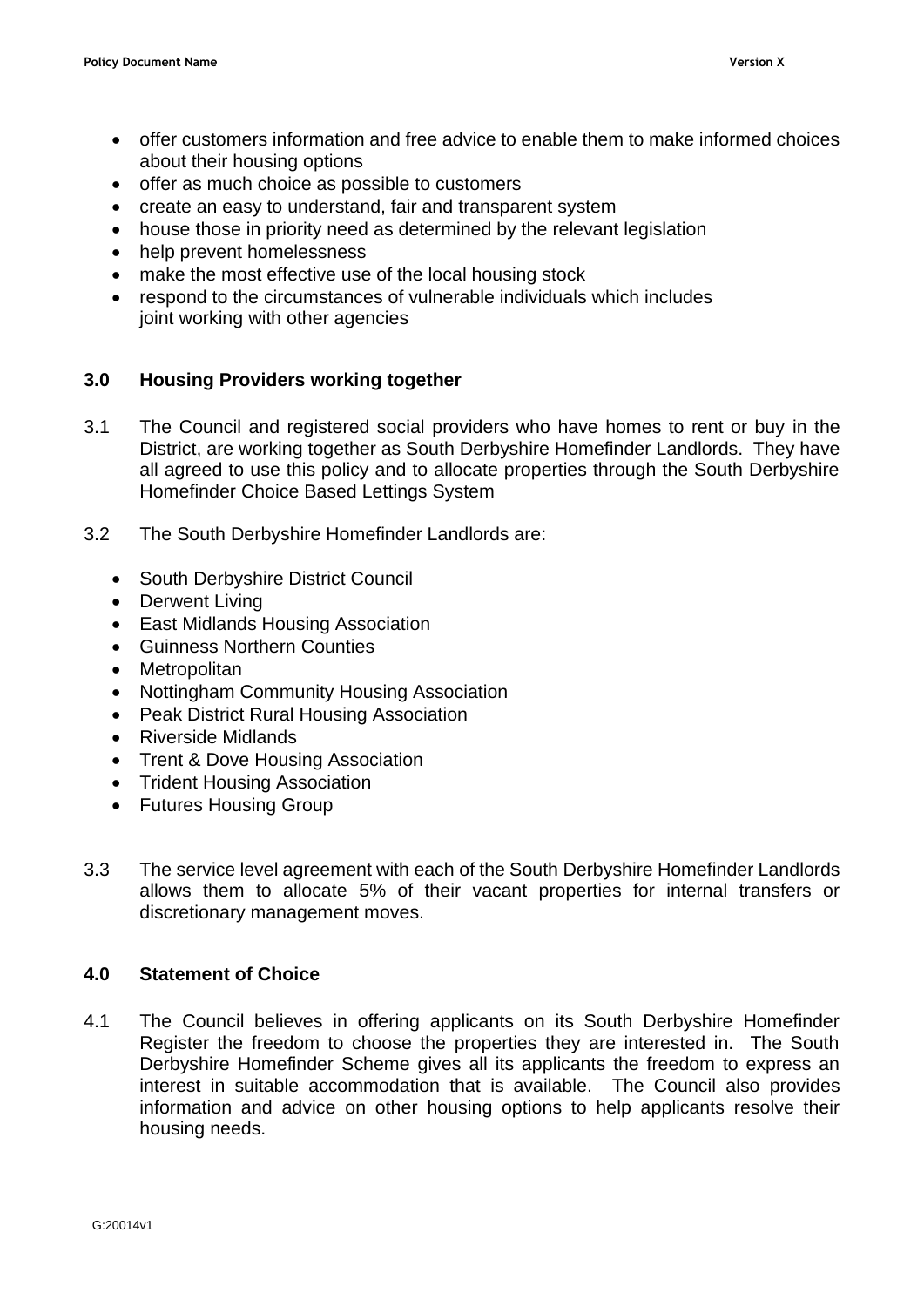4.2 Through this policy, the Council aims to offer choice to all applicants as well as meeting its legal duty to house people who have an urgent need for housing.

#### **5.0 Eligibility and Qualification to join the Housing Register**

- 5.1 In order to join the Housing Register applicants must be:
	- (a) eligible pursuant to 5.2 below; and
	- (b) not fall within the category of a non-qualifying person pursuant to 5.3 below,

#### **5.2 Eligibility**

#### **5.2.1 People subject to immigration control**

Generally, people who are subject to immigration control are **not** eligible to join the Housing Register, **unless** they fall within one of these categories:

- a person who is recorded by the Secretary of State as a refugee within the definition in Article 1 of the Refugee Convention and who has leave to enter or remain in the United Kingdom
- a person who

(a) has exceptional leave to enter or remain in the United Kingdom granted outside the provisions of the Immigration Rules; and (b) is not subject to a condition requiring them to maintain and accommodate themselves, and any person who is dependent on them, without recourse to public funds

• a person who is habitually resident in the United Kingdom, the Channel Islands, the Isle of Man or the Republic of Ireland and whose leave to enter or remain in the United Kingdom is not subject to any limitation or condition, unless:

(a) that person's leave to enter or remain in the United Kingdom has been granted on the basis of an undertaking given by his/her sponsor; and (b) they have been resident in the United Kingdom, the Channel Islands, the Isle of Man or the Republic of Ireland for less than five years beginning on the date of entry or the date on which his/her sponsor gave the undertaking in respect of him/her, whichever date is the later; and

(c) his/her sponsor or, where there is more than one sponsor, at least one of whose sponsors, is still alive

• a person who has humanitarian protection granted under the Immigration Rules

#### **5.2.2 People not subject to immigration control**

The following people are **not** subject to immigration control:

- British citizens
- Commonwealth citizens with the right of abode
- European Economic Area nationals ("EEA") exercising certain Treaty rights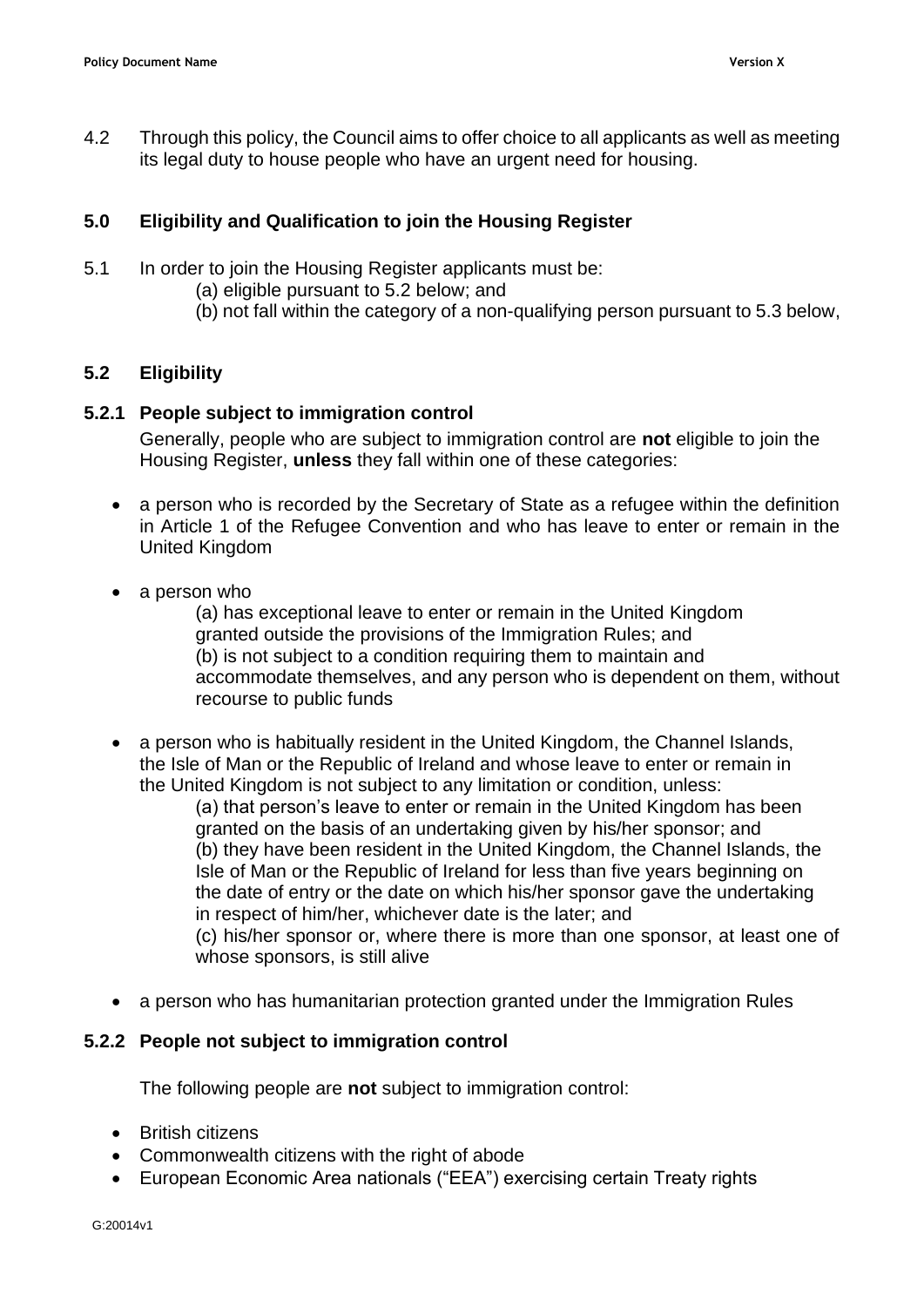- Swiss nationals exercising the same Treaty rights
- Family members and some extended family members of those EEA nationals and Swiss nationals exercising the same Treaty rights, and
- Certain people who are exempt from immigration control under the Immigration Acts (diplomats and their family members based in the UK and some military personnel)

[**Note**: the EEA includes all European Union member states and Iceland, Liechtenstein and Norway.]

Generally, people who are not subject to immigration control **are eligible** to join the Housing Register, **unless** they fall within one of the following categories:

- they are not habitually resident in the Common Travel Area (CTA) (being United Kingdom, the Channel Isles, the Isle of Man or the Republic of Ireland), or
- their only right of residence in the CTA derives from their status as:
	- (a) a jobseeker (that is an EEA national who has entered the CTA to seek work)
	- (b) a family member of a person described at (a) above

(c) an EEA national who has a right to reside in the UK for the first three months (d) a Non-EEA primary carer of a British Citizen who is residing in the UK and the British Citizen would be unable to reside in the UK or in another EEA State if the carer is required to leave

However, the following categories of people **are eligible**, whether or not they are habitually resident in the Common Travel Area, as long as they meet the earlier criteria contained within this policy:

- a worker
- a self-employed person
- a person who is treated as a worker for the purpose of the definition of 'qualified person' in regulation 6(1) of the European Economic Area (EEA) Regulations pursuant to either —

(a) regulation 5 of the Accession Regulations 2004 (application of the 2006 Regulations in relation to accession State worker requiring registration), or (b) regulation 6 of the Accession Regulations 2006 (right of residence of an accession State national subject to worker authorisation)

- a person who is the family member of a person specified in one of the three paragraphs above
- a person with a right to reside permanently in the United Kingdom by virtue of regulation 15(c), (d) or (e) of the EEA Regulations 2006 which provides exemption from the habitual residence test for 3 sub classes of person only
- a person who left the territory of Montserrat after 1 November 1995 because of the effect on that territory of a volcanic eruption
- a person who is in the United Kingdom as a result of his deportation, expulsion or other removal by compulsion of law from another country to the United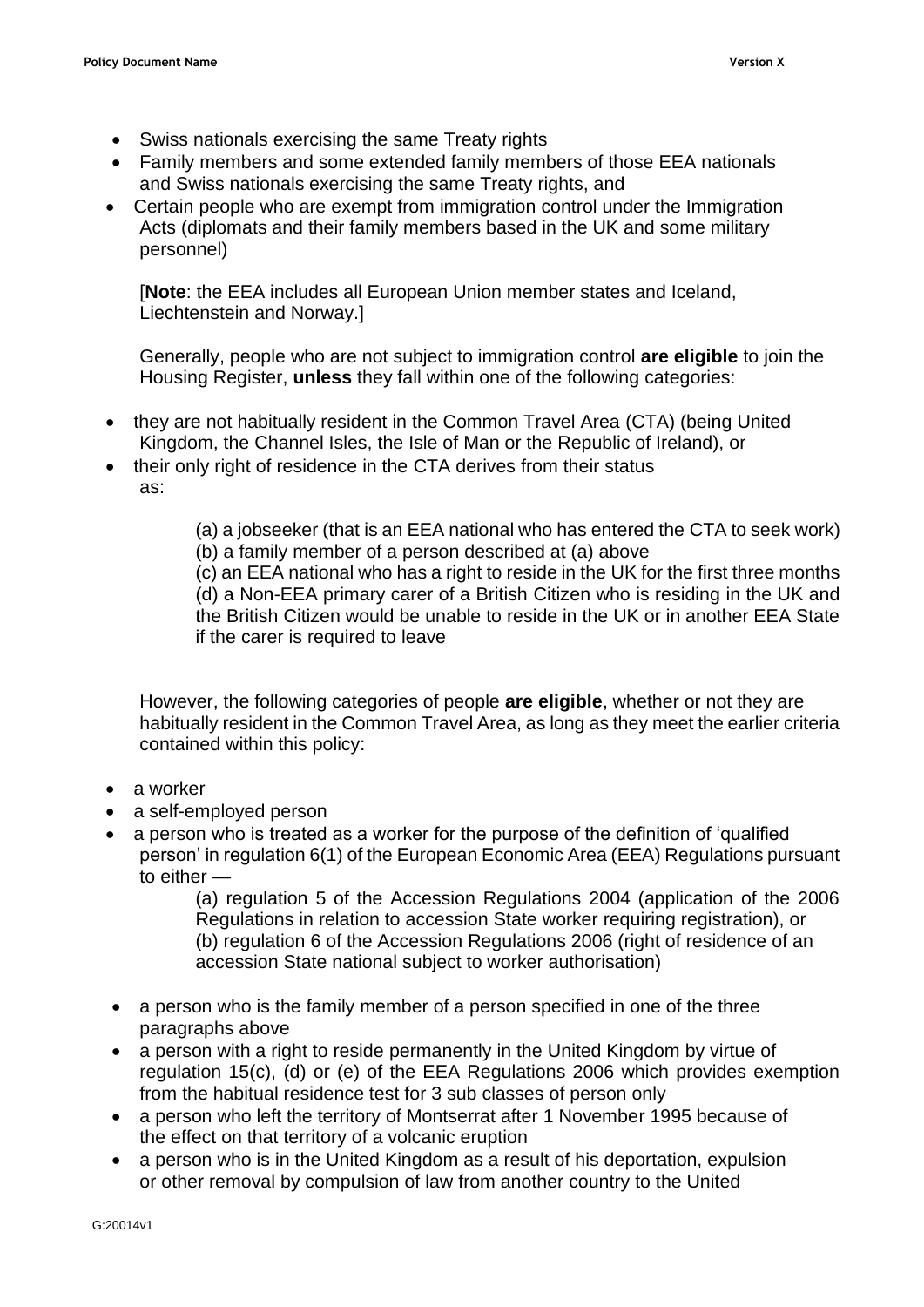Kingdom

- during the relevant period, a person who left Lebanon on or after 12 July 2006 because of the armed conflict there; and
- $\bullet$  a person who  $-$

(a) arrived in Great Britain on or after 28 February 2009 but before 18 March 2011, and

(b) immediately before arriving in Great Britain had been resident in Zimbabwe, and

(c) before leaving Zimbabwe, had accepted an offer, made by Her Majesty's Government, to assist that person to settle in the United Kingdom

#### **5.3Non qualifying persons**

#### **5.3.1 The following people do not qualify to join the Housing Register:**

- Households with a gross annual income of more than £60,000 excluding Disability Living Allowance, or Personal Independence Payments.
- Generally, People who do not have a 'Local Connection' with the District. See paragraph 13 for the definition
- Households who include a family member that is over sixty years old applying for a flat or bungalow in the area with no local connection but with a wish to live in the District will be able to join the Housing Register, these applicants will only be offered accommodation after all other bids for that particular property have been considered.
- People who own (including those in the process of selling) and live or are able to live in a property they own unless there are exceptional circumstances. For example, a person who is a victim of domestic violence and elderly owner occupiers whose current home is not suitable for them to continue to reside and whose assets are not sufficient enough for them to secure alternative private accommodation.
- People who have made their own housing circumstances worse in the last six months (unless the Council is under section 190 of the 1996 Housing Act (as amended) required to provide temporary accommodation and advice and assistance. Examples of making housing circumstances worse include
	- (a) abandoning a previous tenancy

(b) moving to new housing that we assess is worse than their previous

housing without good reason for doing so

(c) moving out of a property when, housing advice has been provided for the applicant not to move and there are no extenuating circumstances for having done so

(d) selling a property or giving notice on a tenancy without securing other housing first

(e) moving out of an adapted to an un-adapted property and still needing adaptations and there are no other circumstances that warranted a move.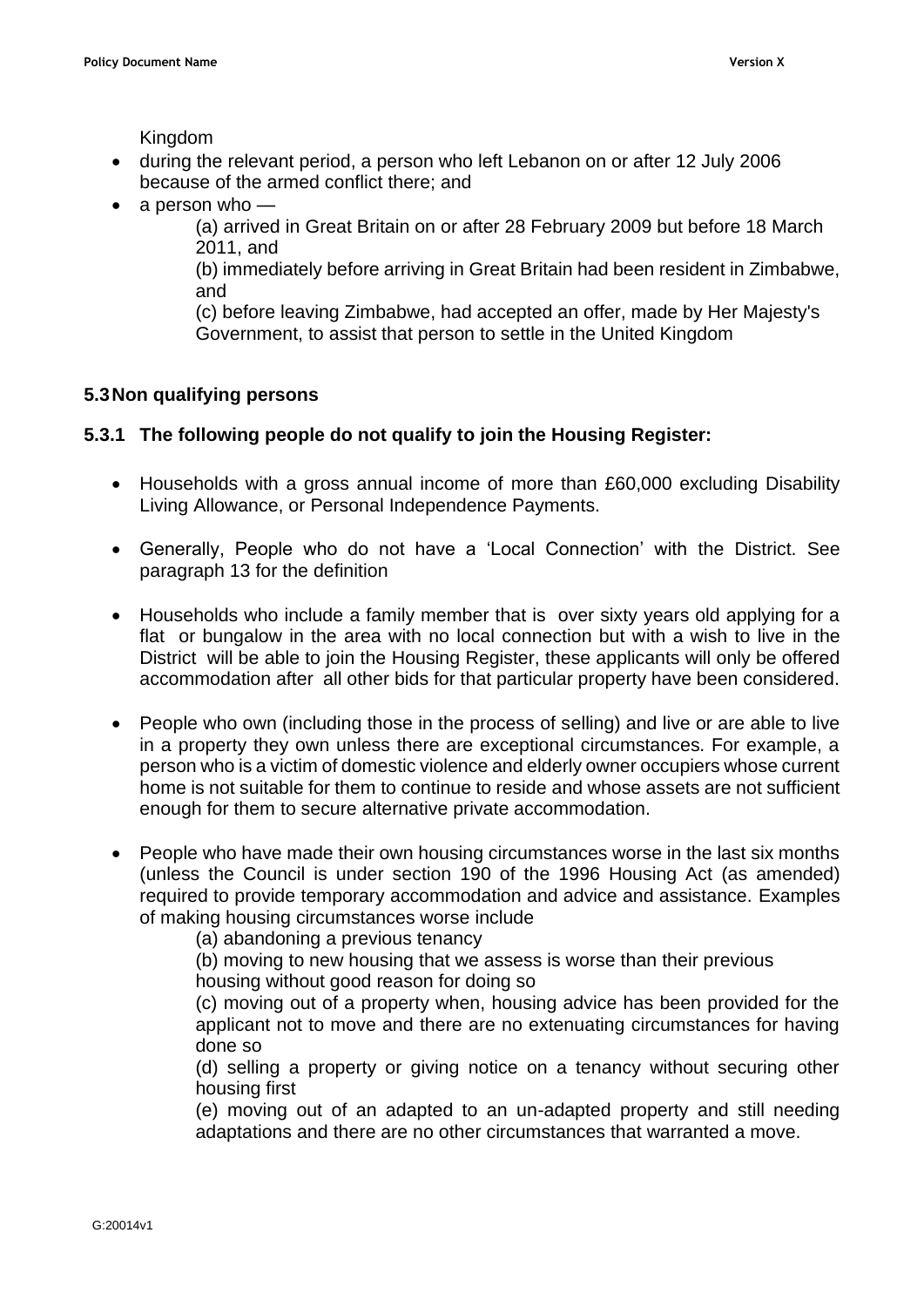- People whose application has been cancelled because they have given false information in order to obtain a tenancy in the last two years
- People successfully housed into a social or affordable housing starter or introductory tenancy of less than 12 months, unless their circumstances have changed.

#### **5.4. People with current and/or previous tenancy related debt**

5.4.1 The accrual of rent arrears or tenancy related debt will affect the application to join the Housing Register and where paragraphs (a) or (b) below apply, the Council has a discretion to decide whether the applicant qualifies to join the Housing Register: a) an applicant owes rent from a current or previous tenancy (within the last 6 years) with any Local Authority, Housing Association or private landlord, which resulted in a possession order being granted; or

b) the applicant has current rent arrears of an amount that a court may grant an outright possession order.

5.4.2 If (a) or (b) above does not apply, but the applicant still has rent arrears and/or tenancy related debt, the following criteria will apply:

Debt below £100.99: applications to join the Housing Register will be approved and the application will be placed in the band to which it has been assessed as being entitled to. Thereafter, the applicant should make regular agreed payments toward clearing the debt over a period of three months before an offer of accommodation is made.

Debt between £101- £500.99: regular agreed payments must be made to reduce the debt to under half of the original amount, before approval to join the Housing Register is given. Thereafter the applicant should make regular agreed payments toward clearing the debt over a period of three months before an offer of accommodation is made.

Debt over £501+: regular agreed payments must be made to reduce the debt to under half of the original amount, before approval to join the Housing Register is given. Thereafter the applicant should make regular agreed payments toward clearing the debt over a period of 6 months before an offer of accommodation is made.

- 5.4.5 In addition to rent arrears the following make up tenancy-related debt:
	- unpaid service charges
	- outstanding rechargeable repairs for making good damage and unauthorised repairs or removal of fixtures that the tenant has undertook without permission
	- cost of clearing any abandoned goods and storage of furniture
	- court costs
- 5.4.6 Each case will be assessed on its own merits and the Council will take into account the reasons for the accrual of the debt. The Council's Head of Housing has the discretion to approve applications with rent arrears and/or tenancy related debt and award the relevant band where there are exceptional circumstances. This may include,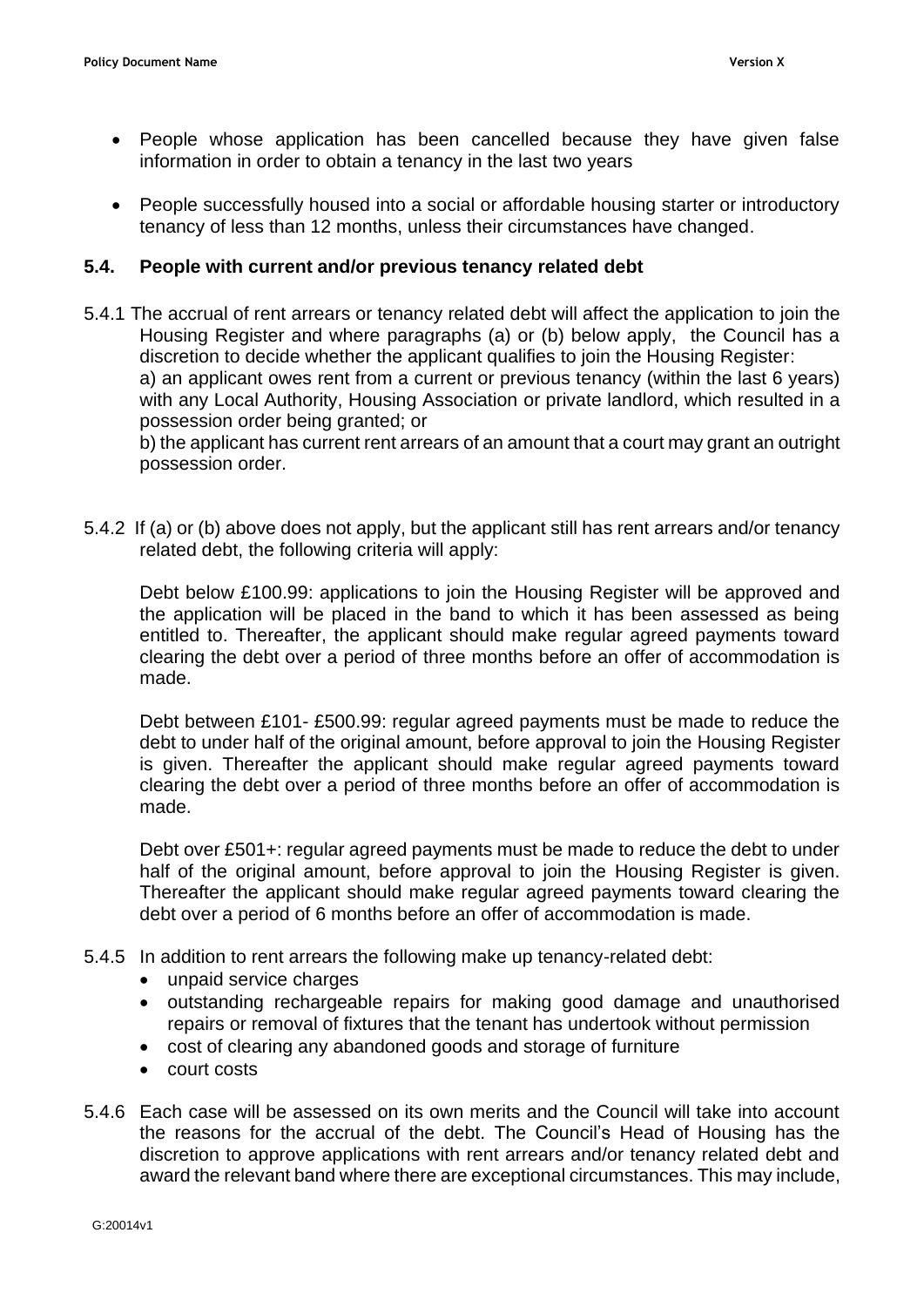but will not be limited to, those current tenants of the Council who under occupy a tenancy and have accrued arrears as a direct result of the changes in Housing Benefit Regulations.

- 5.4.7 It is the applicant's responsibility to inform the Council when the debt has been cleared, regular payments have been made or a payment arrangement has been made.
- 5.4.8 Applicants who have been assessed as being in priority need and intentionally homeless or as non-statutorily homeless will not be accepted on to the Housing Register if it can be established that they owe rent arrears on any private or social/affordable rent tenancy. An agreement to pay any arrears will still be required subject to the provisions of 5.4.4.
- 5.4.9 Applicants to whom the Council has a duty to rehouse under the Housing Act 1996 (as amended) will be considered for an allocation despite any rent arrears. An agreement to pay any arrears will still be sought.

#### **5.5 Unacceptable behaviour**

- 5.5.1 If an applicant or a member of his/her household has engaged in housing related unacceptable behaviour in the previous thrr years, which the Council considers serious enough to make them or their household unsuitable to be a tenant they will not be accepted on to the Housing Register.
- 5.5.2 Upon receipt of an application to join the Housing Register the Council will-
	- investigate the individual circumstances of an applicant's case to establish if there is evidence of unacceptable behaviour. This will include obtaining landlord references.
	- decide if the applicant is still unsuitable to be a tenant by reason of their behaviour at the time the application is considered, taking into account whether there have been any changes in the circumstances or behaviour of the applicant.
- 5.5.3 Where the Council is satisfied that the criteria in 5.5.1 is met, the applicant will be excluded from the Housing Register. This exclusion will be in place for a period of 2 years.
- 5.5.4 When making the assessment the Council will act reasonably and will consider all relevant matters regarding health, dependents, social or other factors. Regard will also be given to the wider interests of the public. Applicants will be informed in writing of this decision, the reasons for it and the right to request a review of the decision.
- 5.5.5 Each applicant will be provided with written reasons if they are to be excluded from the Housing Register and will have the right to seek a review of that decision by a senior officer not involved in the original decision. The applicant will also have the right to ask the Council to review their case at any time during the exclusion period if they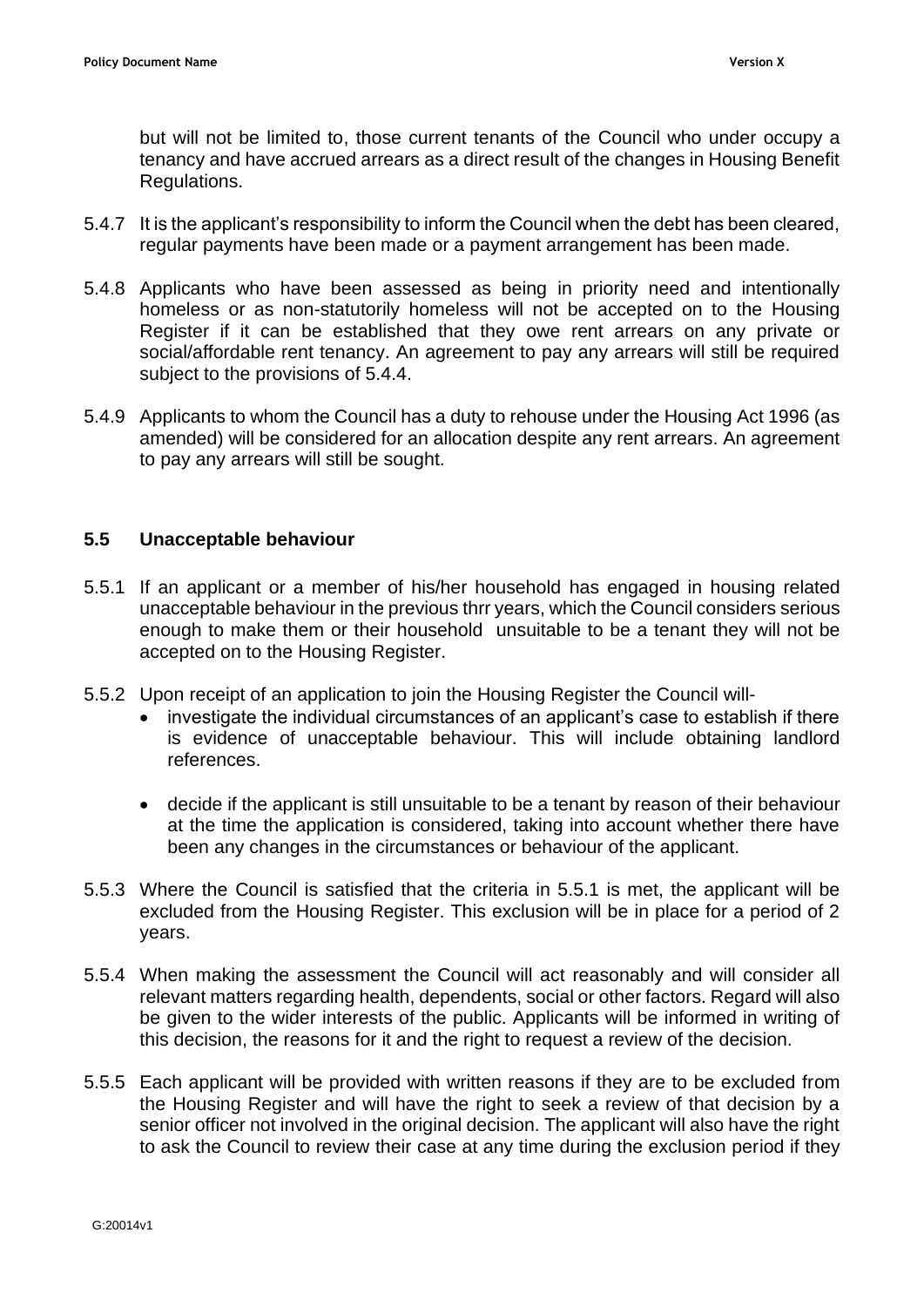feel that there has been such an improvement in their behaviour that they should no longer be considered to be unsuitable.

- 5.5.6 Where the applicant has been excluded for two years and makes a further application but there has been no improvement in their behaviour and the conditions for finding them unacceptable to be a tenant remain, the applicant can be excluded for a further two years (subject to the same review process as above).
- 5.5.7 Examples of 'unacceptable behaviour' that affect an applicant's suitability to be accepted on to the Housing Register include (this list is not exhaustive):
	- The applicant, or a member of their household, has been convicted of a serious offence which could include violent or sexual offences, an offence against property, supplying drugs or production with intention to supply drugs
	- The applicant or member of their household has breached the terms of a final Crime Prevention Injunction (i.e. a new civil injunction obtained in circumstances where an applicant has been guilty of conduct capable of causing a nuisance or annoyance) within the last 12 months
	- Anti-social behaviour which the Council considers likely to cause nuisance and annoyance, harassment, violence or intimidation to others or the use of property for illegal or immoral purposes.
- 5.5.8 Applicants who have been assessed as being in priority need and intentionally homeless or as non-statutorily homeless will not be accepted on to the Housing Register if the conditions in 5.5.1 apply.
- 5.5.9 Applicants to whom the Council has a duty to rehouse under the Housing Act 1996 (as amended) will be accepted on to the Housing Register even if the conditions in 5.5.1 apply.

#### **6 Applying to Join the Housing Register**

#### **6.1 Application**

- 6.1.2 The South Derbyshire Homefinder Landlords keep a joint housing register, called the South Derbyshire Homefinder Register (Housing Register). This means applicants only have to complete one housing application form to be considered for housing by all the South Derbyshire Homefinder Landlords.
- 6.1.3 Prior to completing an application for housing, potential applicants are advised to complete a 'pre-qualification' questionnaire to assess their eligibility to register (for example, home ownership, local connection, right to reside in the UK). Those who do not meet the criteria will be invited to a housing options interview to discuss other routes to meeting their housing need.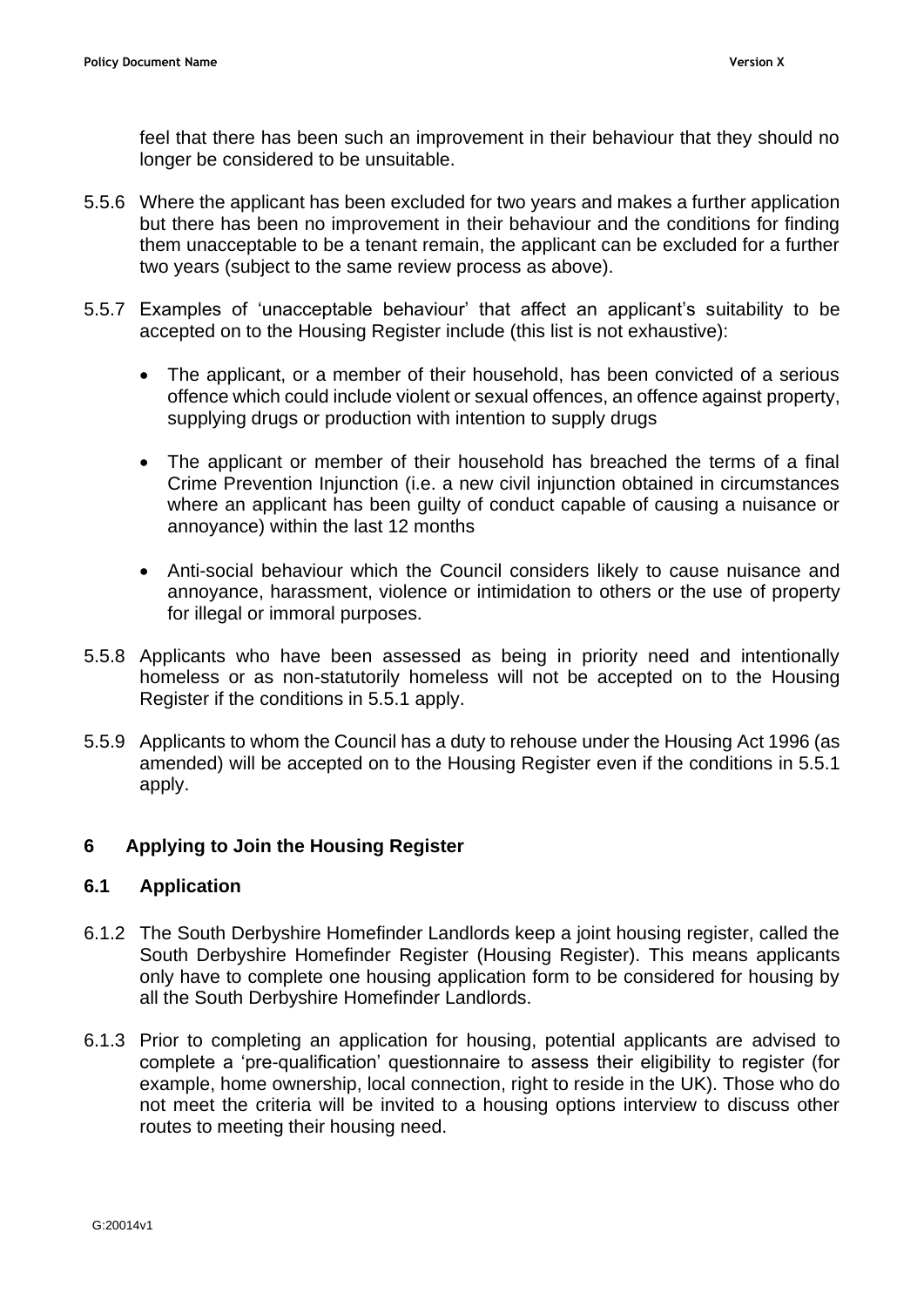- 6.1.4 Applicants are required to complete an online housing application The online form can be filled in at *[http://www.southderbyshirehomefinder.org.uk](http://www.southderbyshirehomefinder.org.uk/)*.Additional information from applicants may be requested to supplement the information input.
- 6.1.5 The application form will ask applicants to provide details of any medical circumstances that are related to their current housing situation. The council may ask for further information from medical or other professionals to confirm this position. It may also be necessary to visit applicants at home in order to make a correct assessment of their circumstances.
- 6.1.6 Online applications are preferred however, where absolutely necessary a paper application form can be obtained from [http://www.south](http://www.south-derbys.gov.uk/housing/council_housing/applying_for_housing/default.asp)[derbys.gov.uk/housing/council\\_housing/applying\\_for\\_housing/default.asp,](http://www.south-derbys.gov.uk/housing/council_housing/applying_for_housing/default.asp) by visiting South Derbyshire District Council, Civic Offices, Civic Way, Swadlincote, Derbyshire, DE11 0AH or by telephone on 01283 228773.
- 6.1.7 By submitting an application pursuant to 6.1.4 and 6.1.5, the applicant consents to the Council making all reasonable enquiries in order to satisfy itself that the applicant meets the eligibility and qualification criteria above.

## **6.2Checking Housing Register Applications**

- 6.2.1 Applicants are required to provide all the information requested in the application form. If this is not supplied the application will not be registered. All applications will be checked, and additional information requirements identified and requested.
- 6.2.2 Applicants must provide one piece of identification such as a passport, photo driving licence or birth certificate. Applicants must also provide proof of current address. It is the applicant's responsibility to supply proof to confirm their identity.
- 6.2.3 Where applicants have been or still are the tenant of a private or social landlord the Council will contact the landlord to obtain a tenancy reference. Applicants may also be requested to provide other proof of identity or other information relevant to the application. Applications will not be activated until all information requested is received.
- 6.2.4 The Council may also check an applicant's details with a credit-referencing agency
- 6.2.5 Applicants must declare in the application form if they and/or other members of their household have current and past rent arrears, re-chargeable repairs or other housing related debt from any tenancy that they have held. If applicants do not provide this information and it is later discovered, the application may be cancelled, and legal action may be taken against the applicant if they have been allocated housing.
- 6.2.6 An application will be suspended until such time the information requested is received.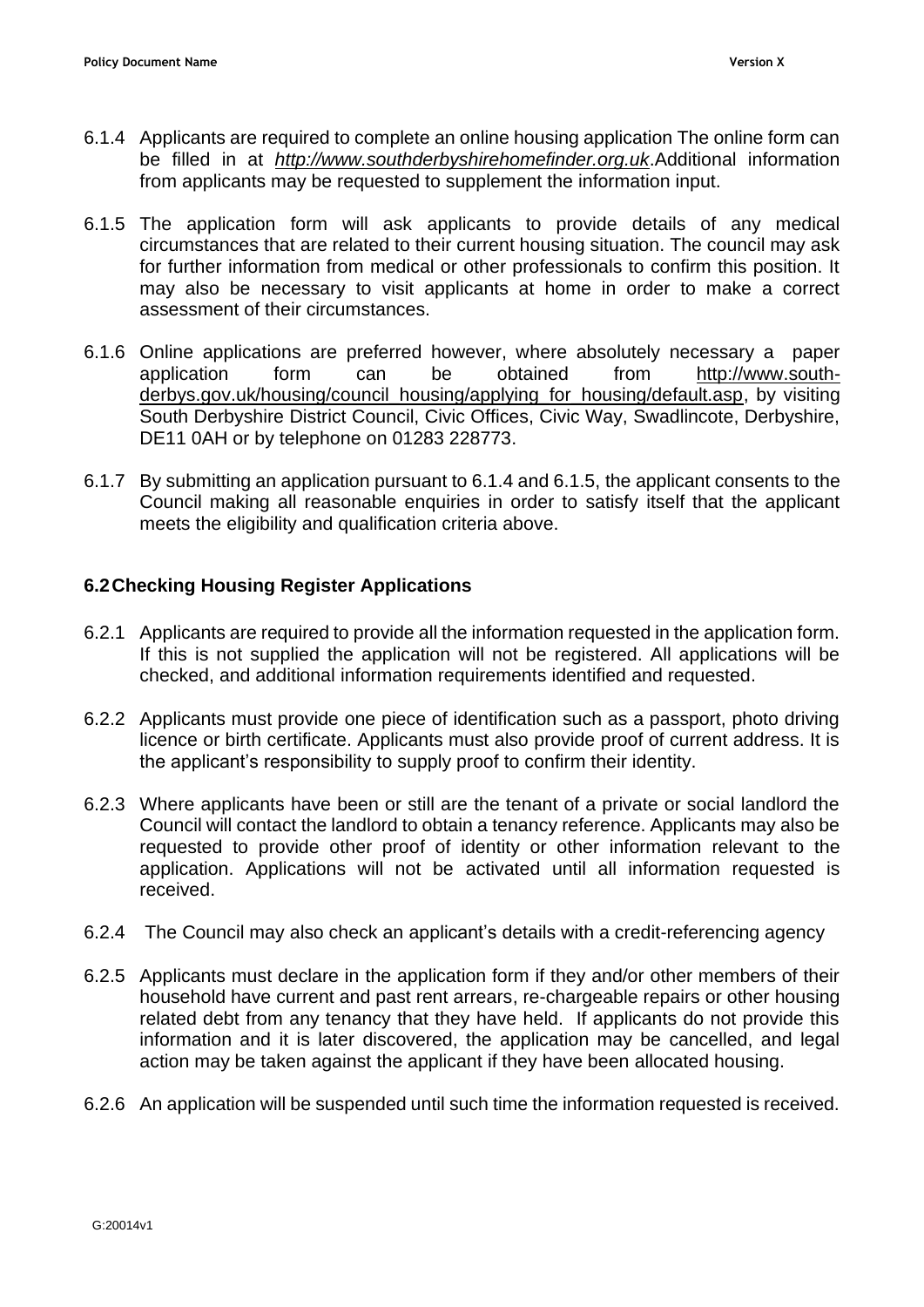6.2.7 If, the information has not been provided within 28 days of request, the application will be cancelled. If an applicant provides false and/or misleading information on their application form or as part of the assessment process the application will be cancelled.

#### **6.3.1 Activating Housing Register Application**

- 6.3.2 The Council aims to activate application forms within 10 working days of receipt, provided they are complete and are accompanied with all the required supporting information, including landlord references and any additional information requested.
- 6.3.3 Applications are assessed based on the information provided on the form against the South Derbyshire Homefinder Bands (see section 11.0). Within these bands' applicants are assessed as to how many needs they and their household have. The higher the number of needs the greater priority is given for allocation.
- 6.3.4 Once an application has been assessed in accordance with this Policy the applicant will be informed in writing:-
	- whether or not their application has been accepted and if it has been accepted then they can start to look for properties advertised on South Derbyshire Homefinder
	- of their unique housing application number
	- of the South Derbyshire Homefinder band they have been placed in
	- whether they have been awarded a multiple or single need
	- of the band award date
	- of the type and size of properties for which they qualify
	- how to use the South Derbyshire Homefinder scheme to look for properties

#### **6.4.1 Applications to join the Housing Register from Councillors, employees and their close relatives**

- 6.4.2 Councillors, employees and their close relatives (this includes siblings, parents, parents in law, grandparents, children and grandchildren), of the Council and the homefinder landlords can apply to go on the Housing Register. However, they must make their position or relationship within the Council or with the South Derbyshire Homefinder Landlord known on their application form. If they do not do this and it is discovered later that such a relationship exists, or it is found that false or misleading information was provided to help secure accommodation, then the Council may take further action against the applicant. .
- 6.4.3 All applications falling in this category must be submitted directly to the Council's Housing Team Leader or Head of Housing where they will be assessed to ensure no advantage or disadvantage is received.
- 6.4.4 Any subsequent allocation to an applicant falling into this category must be approved by the Strategic Director (Service Delivery)

#### **7. Change of circumstances**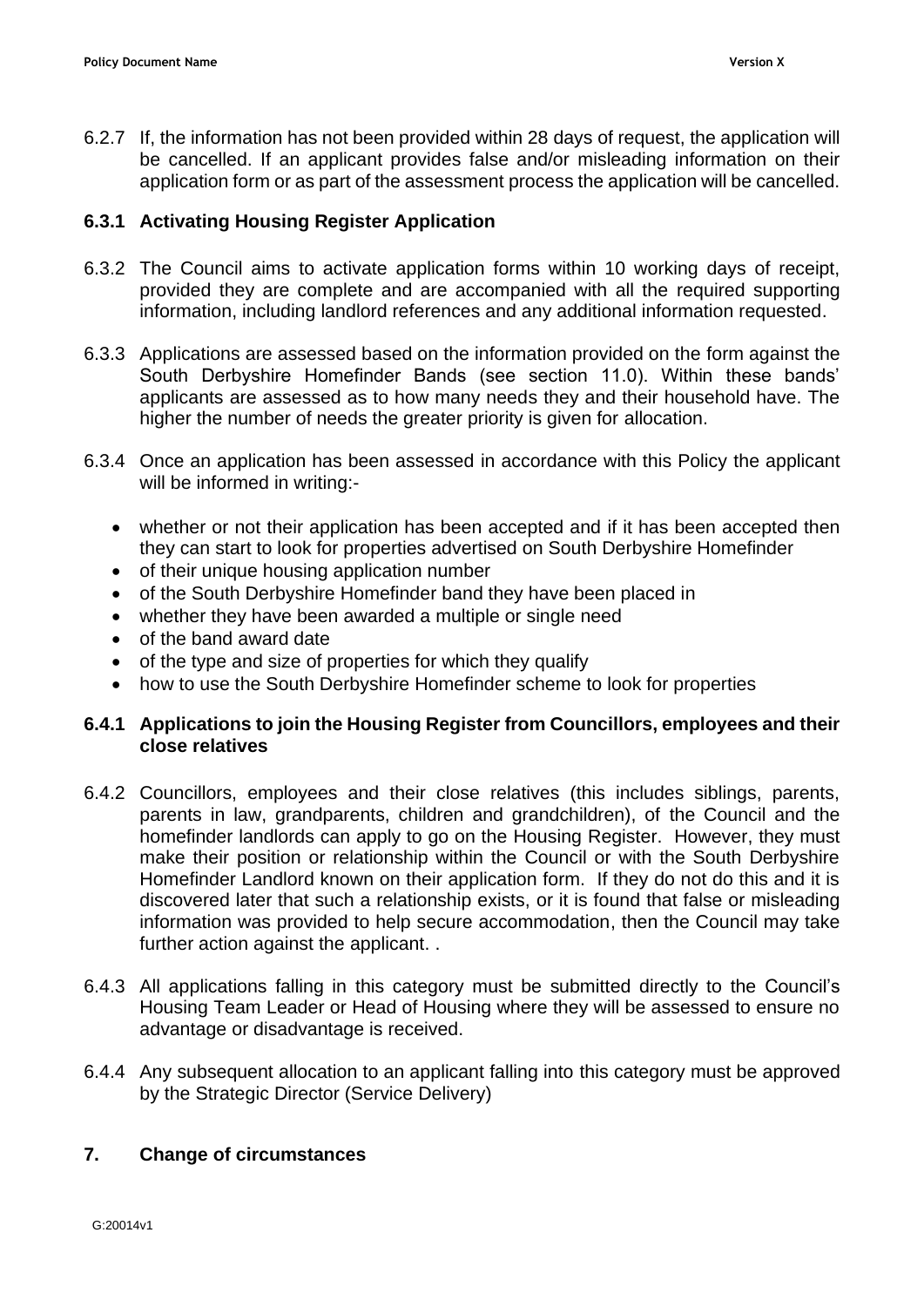7.1 Applicants must let the Council know if their circumstances or those of a joint applicant, or other members of their household or any number of people identified on their housing application change.

This can include but is not limited to:

- a change of address
- a change of contact telephone details
- people leaving the household or more people coming into the household
- their health getting better or worse.
- 7.2 If there is a change in circumstances of an applicant and of which the Council has not been informed then this could affect their banding. .
- 7.3 It is the applicant's responsibility to inform the Council of any change in their circumstances. They may need to complete a change of circumstances form so that their circumstances can be re assessed. The application will be suspended until the review is complete. The Council aim to complete this within 10 working days of receipt of the form.
- 7.4 If there is a change in circumstances that affects an applicant's band and the banding award date. The Council will write to an applicant to advise them of any changes it makes to their banding.
- 7.5 If the applicant's, or a member of their household needs change they can request a review their South Derbyshire Homefinder Banding.

#### **8. The Choice based lettings system**

#### **8.1 Advertising Vacant properties**

- 8.1.1 Vacant properties will be advertised, and applicants are required to actively seek and 'bid' for properties in which they are interested. Applicants will only be considered for a property if it is a suitable size and type for their household. Applicants expressing an interest in a particular property will be shortlisted by the following criteria:
	- their needs band (the level of need we have assessed them as having, see 11.0)
	- number of needs within the band (How many criteria they have been assessed as having within the band)
	- the date the band was awarded
- 8.1.2 Applicants at the top of each vacant property shortlist will be made the offer and invited to view the property provided they are suitable for the property type and still qualify following a final review of their circumstances.
- 8.1.3 Properties which are empty or due to become empty will be openly advertised on a weekly cycle, on the South Derbyshire HomeFinder website.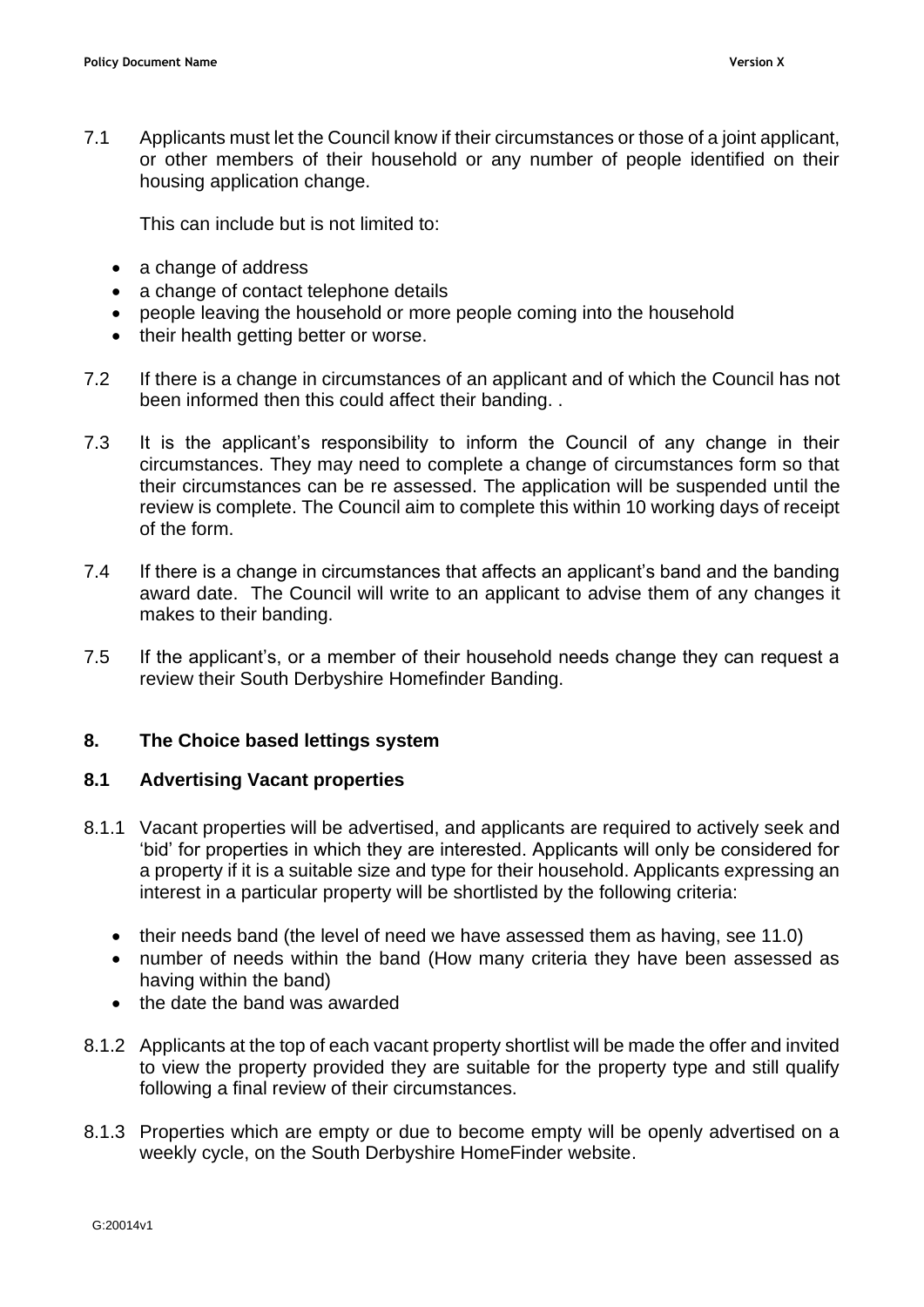## **8.2 Property Adverts**

- 8.2.1 Adverts will include the following information about the property:
	- A photo of the property (where possible)
	- The location including street name
	- Size and type of property
	- Who is eligible to apply
	- Weekly rent and service charges
	- Type of heating
	- If there is a garden and whether this is communal
	- Details of any disabled adaptations
	- Availability of a lift (if applicable)
	- Parking facilities
- 8.2.2 Adverts will detail who is given priority in bidding for a property, i.e.
	- The priority band for the property
	- Size and type of household that the property is suitable for
	- Any restrictions on age e.g. over 40s or 60s only
	- Whether it is supported accommodation
	- If pets are allowed
- **8.2.3** Properties will be advertised on a regular cycle and will be advertised on the Council's website.
- 8.2.4 Applicants will be able to express their interest (bid) in a property in a number of ways:
	- Via the *[http://www.southderbyshirehomefinder.org.uk](http://www.southderbyshirehomefinder.org.uk/)* website
	- In person at the Customer Services desk at the Council's Civic Offices
	- By telephone (01283 228773) should the applicant be classed as vulnerable and unable to access the either of the above
- 8.2.5 Applicants on the Housing Register can make up to three bids per weekly advertising cycle. Applicants who have already accepted an offer of a property will be ineligible to make any further bids.
- 8.2.6 An applicant may refuse an offer of a property on which they have bid. An applicant may only refuse the offer of three properties in any six-month period. If they exceed this quota their application will be suspended for a period of 6 months and the applicant will not be able to bid on any other properties during this time. An offer of a property will be made by telephone, email or by post. If an applicant does not respond to an offer left as a telephone message or sent by post, this will be considered to be a refused offer.
- 8.2.7 Whilst the Council aims to allocate all its empty properties via the choice based letting scheme it reserves the right to allocate up to 5% of its empty properties otherwise than by the choice based letting scheme and at the discretion of the Council by direct matching to applicants in exceptional circumstances, these may include: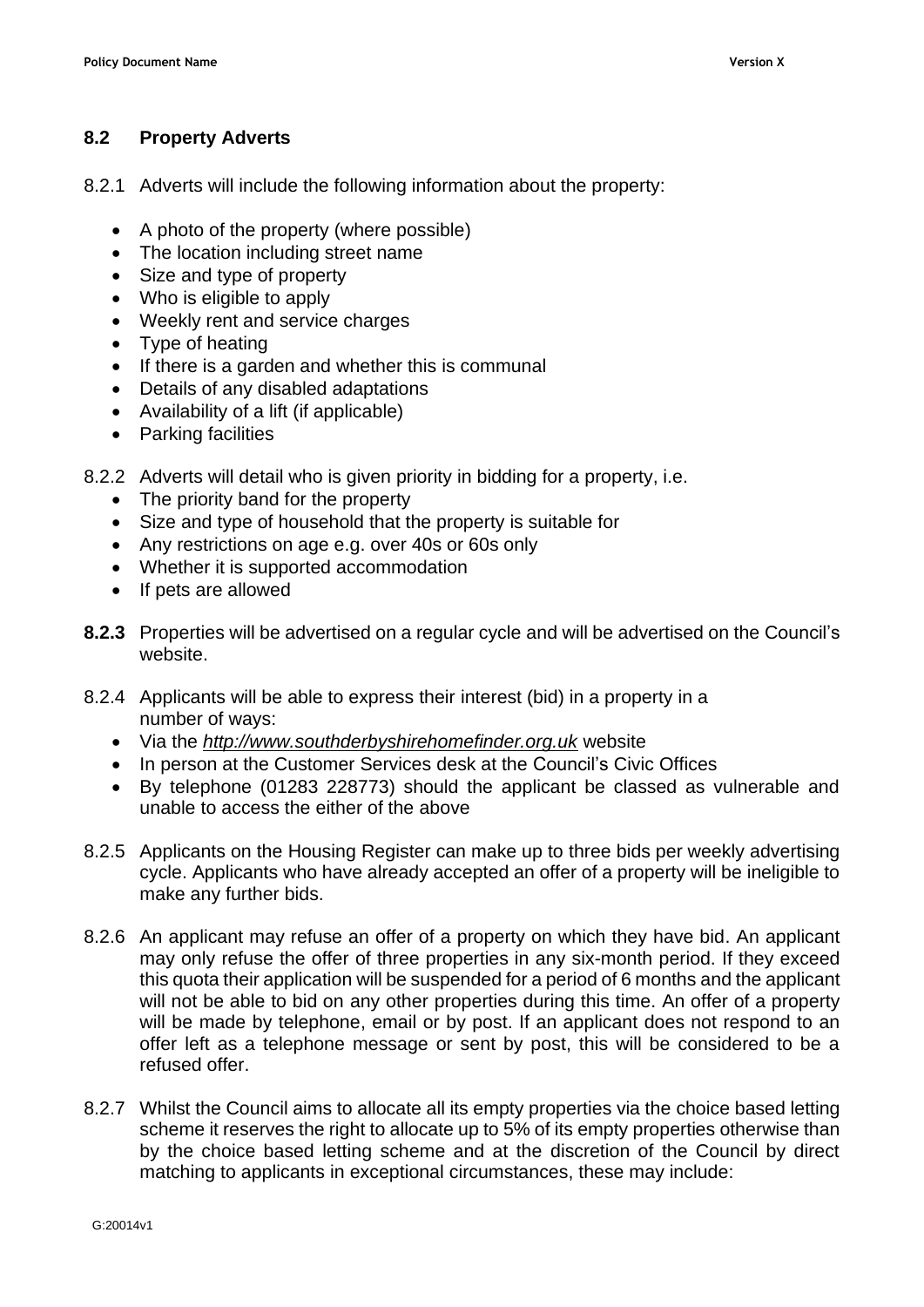- Cases where moving an under occupying tenant improves the supply of larger family type accommodation or where there is financial hardship suffered as a result of Housing Benefit changes.
- Public protection cases
- Household members left in occupation following a death where there are no further succession rights
- Temporary or permanent rehousing (decant) where a maintenance issue may mean the tenant has to move to alternative accommodation
- Properties that have been significantly adapted (e.g. through floor lift, wheelchair kitchen)
- Special cases where an urgent need to move is required
- Extra Care accommodation
- Where the property advert received no bids during the cycle or where all qualifying bidders turned down the property
- 8.2.8 In each of the above situations the Council's Housing Team Leader will review each case individually and decide whether a direct letting is appropriate. All direct lettings will be authorised by the Council's Housing Services Team Leader and Head of Housing.
- 8.2.9 Information on all the properties let through the choice based letting system will be provided on the [http://www.southderbyshirehomefinder.org.uk](http://www.southderbyshirehomefinder.org.uk/) each quarter.
- 8.3.1 Each Homefinder landlord manages their own offers and will contact the successful applicant with details of the offer. Each landlord may have a different process. Applicants will be notified of an offer by telephone in the first instance and then by post. Before an offer is made to a bidder, all South Derbyshire Homefinder Landlords reserve the right to:
	- carry out checks on the applicant's personal circumstances, as well as those made as part of their application
	- bypass a bidder if the checks reveal the applicant's circumstances have changed, since the submission of their application, sufficient enough to remove their entitlement to their assessed banding
	- withdraw an offer if checks reveal information that is not listed in the applicant's application and the banding may need to be reviewed
- 8.3.2 If applicants are under 18 years of age, they will not be offered a property unless they have had an interview with the Council's Tenancy Sustainment Officer and can provide details of a guarantor. See section 14.0 for further details.
- 8.3.3 Applicants must tell the South Derbyshire Homefinder Landlord whether they wish to accept the offer. There will be deadlines for responding to offers. Failure to respond within three days may result in the property being re-offered to the next applicant on the shortlist.
- 8.3.4 In exceptional circumstances the South Derbyshire Homefinder Landlords have the right to 'bypass' an applicant if they do not feel they are suitable for the property. Their decision to bypass may be because of their own policies and procedures which may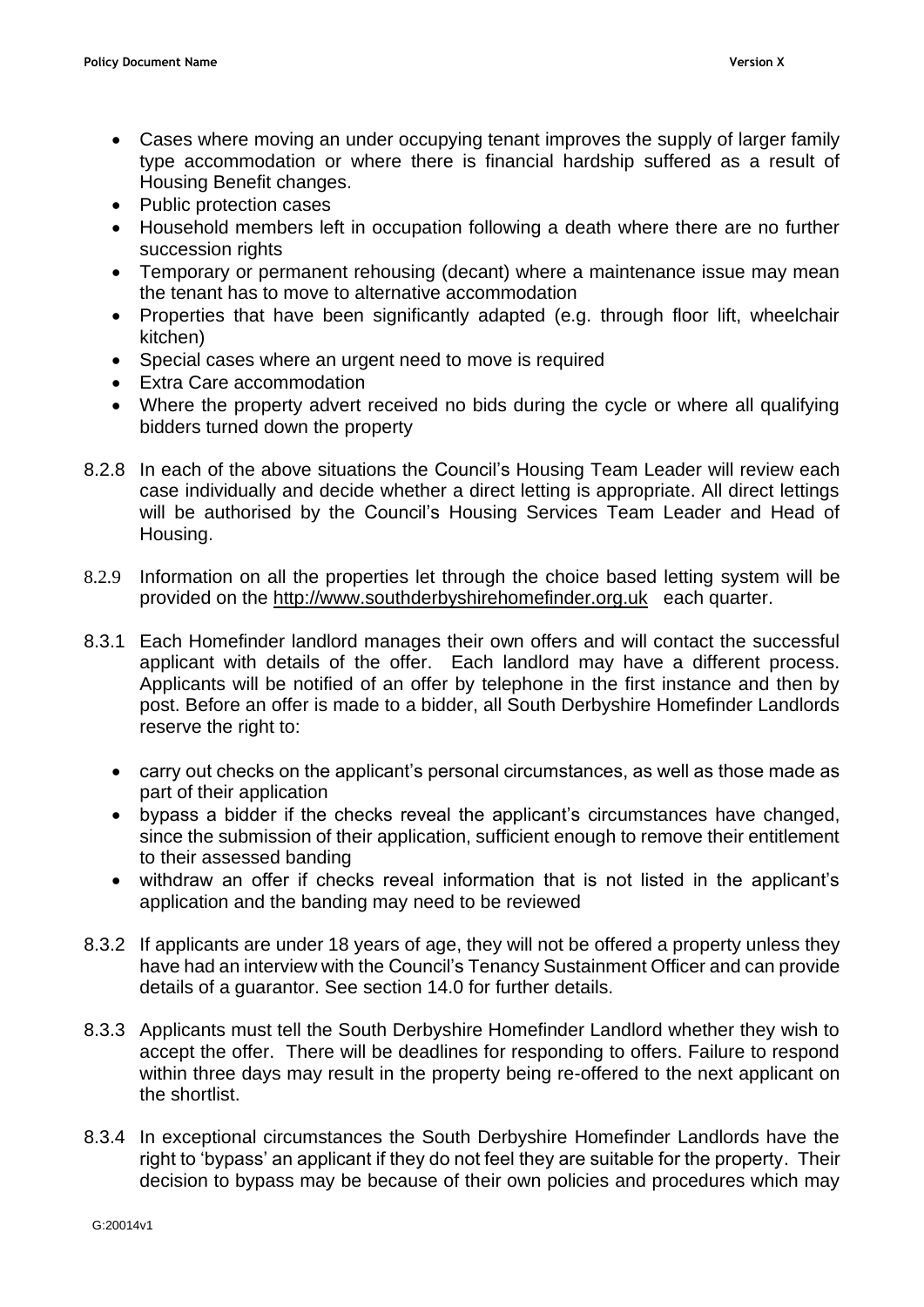vary from landlord to landlord. This may occur where the property has adaptations or the letting is considered sensitive based on other factors.

- 8.3.5 The majority of empty properties will be advertised prior to the outgoing tenant leaving. Therefore, they may not be ready to view for a few weeks. In cases where the property is not yet empty an offer will be made on a provisional basis only and may need to be withdrawn if the outgoing tenant does not move out as they had planned.
- 8.3.6 Where the first applicant refuses an offer, the property will be offered to the next highest banded applicant and so on.
- 8.3.7 Applicants are given the opportunity to view any property offered to them. Following the viewing the applicant is expected to decide whether they wish to accept the offer.
- 8.3.8 In situations where a property is advertised and no bids are received it will be readvertised in the next cycle with the bidding opened up to applicants who are eligible for smaller properties, usually one bedroom less.

#### **8.4 Offers of accommodation made to staff, councillors and members of their family**

- 8.4.1 Applicants and their family members who are Councillors or are employed by the Council.
- 8.4.2 Applicants defined under section 8.4.1 will be asked to register their status as an employee of the Council at the point of registering their application. This will also apply to applicants who are related to a Councillor or member of staff.
- 8.4.3 To ensure transparency and fairness, all offers of accommodation made to members of staff, Councillors and members of their family will be approved by the Council's Head of Housing and the Strategic Director, Service Delivery.
- 8.4.4 Records of offers of accommodation made to staff will be reported annually to the Council's Housing and Community Services Committee

#### **9. Where this policy does not apply**

- 9.1 There are instances where this policy does not apply. These instances are detailed in section 160 of the Housing Act 1996 and include:
- mutual exchange
- succession of tenancy
- 9.2 In each of these instances, neither the Council nor any of the other South Derbyshire Homefinder Landlords are required to identify a new tenant for the relevant property or properties from the Housing Register.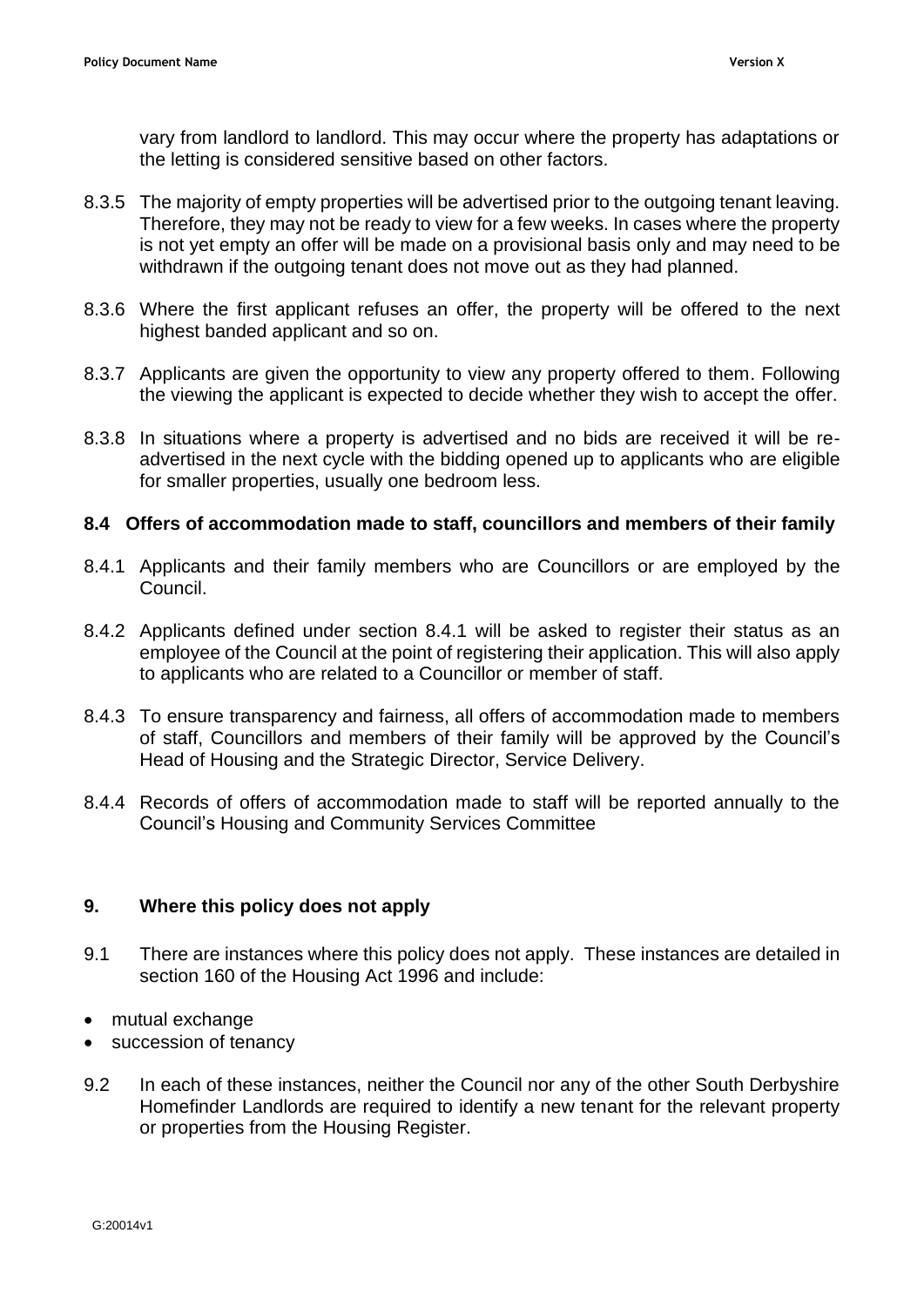#### **10. Data Protection Statement**

- 10.1 All personal information provided to the Council will be held and treated in confidence in accordance with the Data Protection Act 2018. Information provided will be held electronically and in paper form and kept secure at all times. Basic information regarding areas of preference may be shared with other Council departments or third party organisations to determine housing need for particular areas of the District. For example, where the demand for housing needs to be assessed in particular locations where new developments are being considered.
- 10.2 Where equality information is provided as part of the application, this is classed as 'Sensitive Personal Data' and will be treated as such and used for monitoring purposes only. Only Council employees who require this information as part of their job will have access to it.
- 10.3 Information may be shared with bodies responsible for auditing and administering public funds for the purpose of preventing and detecting fraud or other criminal offences, or for issues of child and public protection.
- 10.4 If applicants wish to access their information, they should obtain a Data Protection request form via Customer Services on 01283 595795 or from the Council's website [http://www.south](http://www.south-derbys.gov.uk/council_and_democracy/dataprotection/information_held/default.asp)[derbys.gov.uk/council\\_and\\_democracy/dataprotection/information\\_held/default.asp](http://www.south-derbys.gov.uk/council_and_democracy/dataprotection/information_held/default.asp) Please note that an administration fee may apply.

#### **11. Housing Need – Banding Scheme**

#### **11.1 South Derbyshire Homefinder Bands**

- 11.1.1 Applicant's housing circumstances will be categorised into one of four bands. The bands are:
	- Emergency Band
	- A Band
	- B Band
	- C Band
- 11.1.2 Within each band will be a series of individual needs. An applicant may be assessed as having one or multiple needs.

#### **11.2 Emergency band**

11.2.1 Applicants will be placed in this band if:

• The Council has made a decision that it owes a duty to the applicant to rehouse them under the Housing Act 1996 (as amended)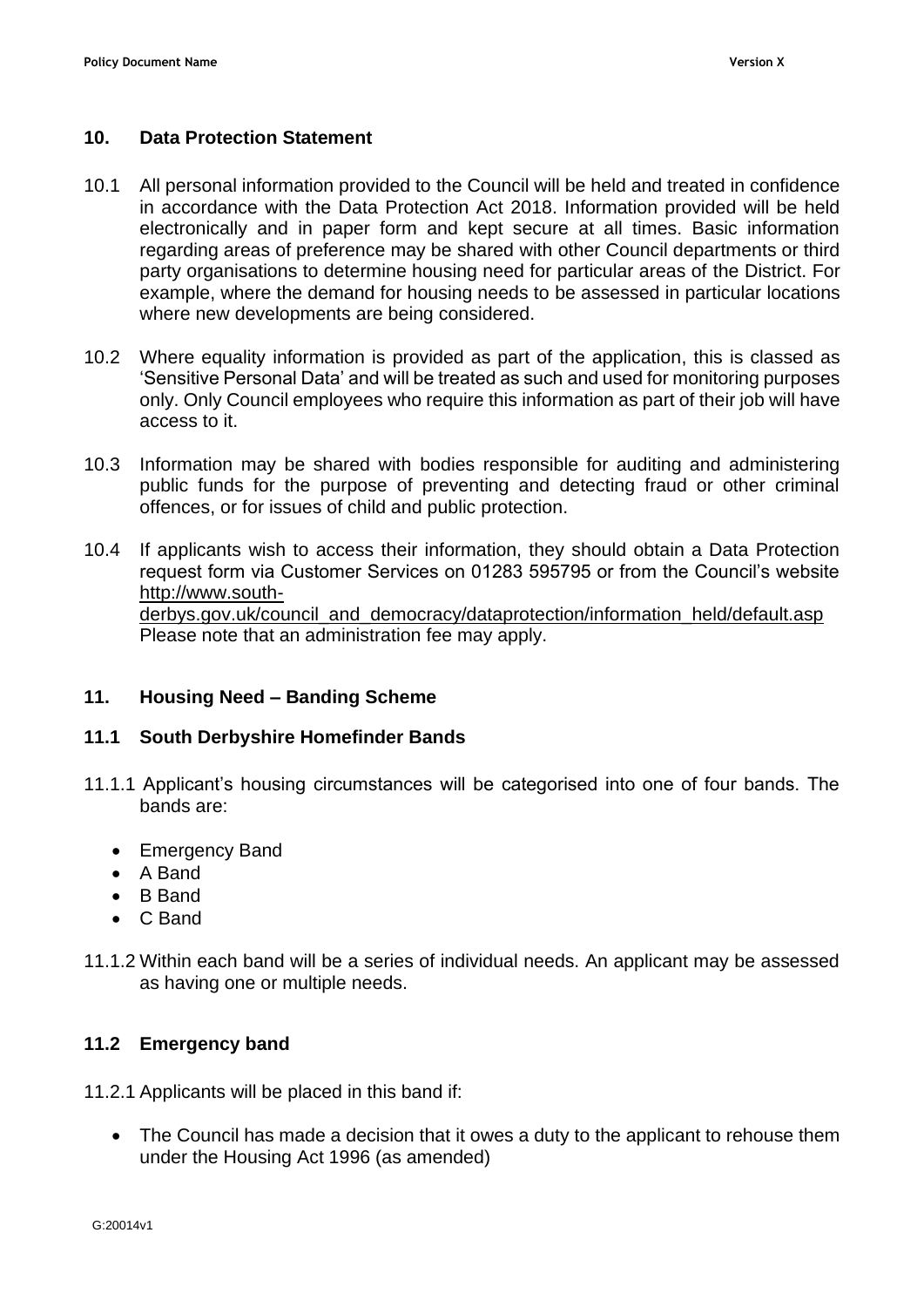• The Council has assessed a private sector applicant's property and found it to be 'statutorily overcrowded', and the applicant has not intentionally caused the overcrowding, as defined in the Housing Act 1985.

#### **11.2.2 Homeless final offers**

- 11.2.3 Applicants assessed as being unintentionally homeless and in priority need, who are owed the 'full housing duty', will be expected to actively make bids against suitable properties.
- 11.2.4 From the formal homeless decision date, the number of bids placed will be monitored for an initial period of four weeks. In situations where bids are not being made the Council will offer further advice. If this bidding pattern continues after the four-week period, the Council will consider making a direct offer of accommodation on the applicant's behalf and discharge the Council's emergency duty to the applicant on the first successful bid.
- 11.2.5 This offer of accommodation will be a social or affordable housing tenancy or a twelvemonth assured short hold privately rented tenancy in accordance with section 193(7AA) of the Housing Act 1996 (as amended). The Council will try to take account of an applicant's preference for an area and type of property. However, due to high housing demand and a lack of supply, this may not always be possible. The Council will make any final offer in writing, and state that it is a final offer, and that it discharges its homeless duty.
- 11.2.6 If an applicant feels that a final offer property is not suitable, they may ask for a review of the offer. Applicants may ask for a review whether or not they accept the final offer.
- 11.2.7 When reviewing a final offer, a senior officer not involved in the original decision will review whether the property:
	- (a) is of the right size and type for the family
	- (b) is safe for the applicant's family to live in
	- (c) takes account of any special needs the applicant or their family have, and

(d) the offer has taken into account any other relevant circumstances of which the Council has been informed prior to the making of the offer.

- 11.2.8 Applicants may refuse a 'final offer' of housing. If they do, the applicant will lose their emergency status and if they are a qualifying person their application will be moved to Band A. An applicant considering refusing a final offer, should discuss this first with their homeless case officer.
- 11.2.9 The Council can discharge its homeless duty by securing the applicant a 12-month assured short hold tenancy in the private rented sector and if the applicant on expiry of that tenancy becomes unintentionally homeless again within a maximum of two years, a full homelessness duty will be owed regardless of priority need.
- 11.2.10 Where an applicant with emergency status has bid on properties but has not been successful, the Council will consider whether to extend the period beyond eight weeks.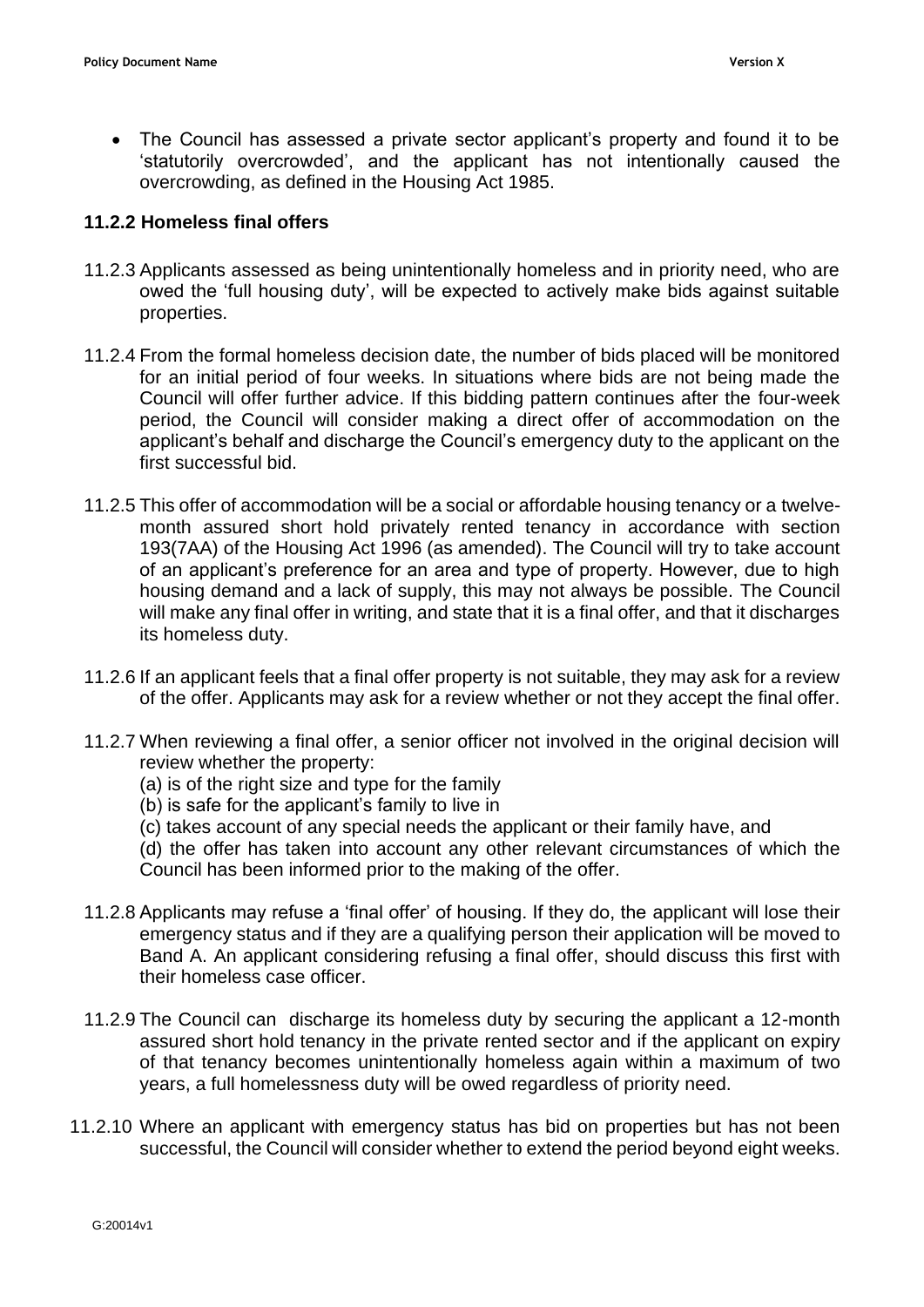# **11.3 Band A**

11.3.1 Applications will be placed in this band if:

- The Council has made a decision that the applicant is statutorily overcrowded. (the B band criteria of requiring an additional bedroom does not apply)
- The Council has prohibited the use of the property an applicant is living in under the Housing Act 2004 and considers that it is not reasonable for the property to be brought back into use
- The applicant has been assessed as non-statutorily homeless. Applicants in this category will be given one 'need' only and will not be assessed under any other Band A or B need, unless authorised by a senior officer of the Council.
- The Council's Housing Options and Housing Team Leader has assessed an applicant as having an essential need to move on medical or mobility grounds. In circumstances where the applicant's current housing situation is having a serious detrimental impact on them or members of their household's health or ability to live independently and a move to a certain type of accommodation would remedy that situation. A home visit will be arranged to assess this.
- The applicant, or a member of their household, has an urgent need to move on welfare grounds which is supported by evidence or written statements by professionals. This is defined as:
	- (a) discharge from hospital is prevented by their housing situation
	- (b) there is a likelihood of admission to residential care or hospital if re-housing is not made
	- (c) there is a likelihood of a child being accommodated by the local authority if re-housing is not made
	- (d) at serious risk of harm in their present accommodation. This can include but is not limited to:
		- I. victims of domestic violence including where the victim has fled to non-secure or temporary shared accommodation away from their secure accommodation
		- II. serious racial harassment
		- III. homophobic attacks
		- IV. witnesses of crime
		- V. victims of crime
		- VI. serious anti-social behaviour that is causing detriment to mental health or where there is risk of physical violence. Evidence of which is provided by a South Derbyshire Homefinder Landlord.
- The applicant has an urgent need to move to a particular locality where failure to do so would cause hardship to them or another member of their household. This is defined as:
	- (a) a need to move to either give or receive long term (over 12 months) essential care and support
	- (b) a need to move to access long term (over 12 months) specialised medical treatment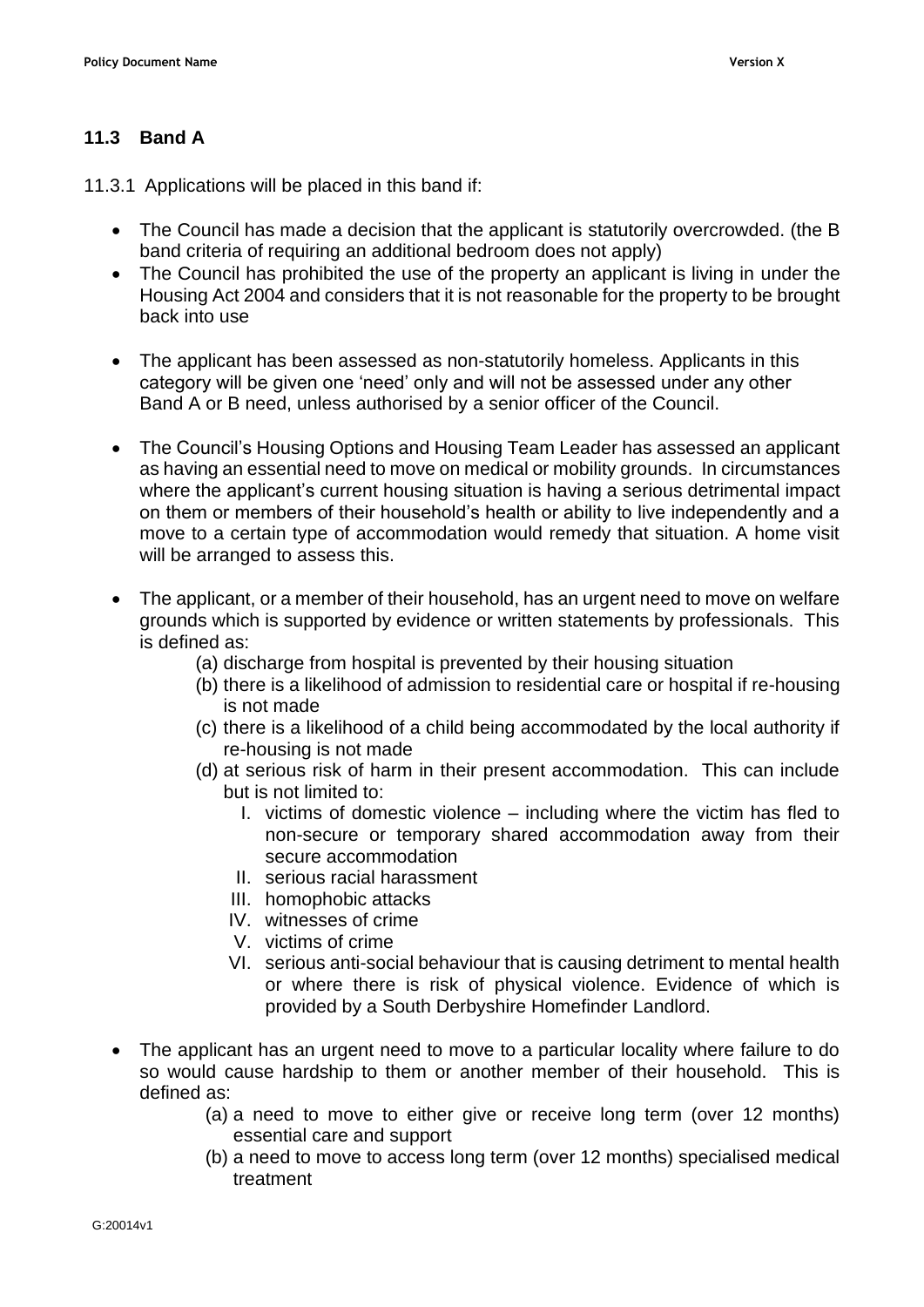- (c) a need to move to take up particular permanent employment or training opportunities
- (d) the applicant is currently living in a hostel or supported housing and is ready for move-on to independent living
- It is unreasonable for the applicant to stay in their current accommodation due to exceptional financial hardship and moving home would alleviate that hardship. A financial review will be undertaken by the Council's Housing Options Advisor or Tenancy Sustainment Officer and recommendations made to reduce household costs. If an applicant's income is still below the level of the assessed reasonable household expenditure the need may be awarded.
- The applicant is currently living in a property owned by a South Derbyshire Homefinder Landlord that is too big for their needs and they are subject to the social size criteria reduction in Housing Benefit. (Double need award).
- The applicant is currently living in a property owned by a South Derbyshire Homefinder Landlord that is too big for their needs, and they are willing to move to a smaller property. (Single need award) This does not include residents aged 61 and over living in Supported Housing unless the applicant can demonstrate the size of the property is causing financial hardship or detriment to health. Normally this class of applicant will be placed in Band B.
- An applicant is left in occupation of a property owned by a South Derbyshire Homefinder Landlord property, following the death of a tenant, with no succession rights to the tenancy or where the tenant has moved into residential care and the tenancy is to be terminated. The applicant must have lived at the address as their principal home for at least 12 months prior to the tenant's death or confinement to residential care.
- The applicant is a tenant of a South Derbyshire Homefinder Landlord and no longer needs the significant adaptations made to their property.
- The applicant is a tenant of a South Derbyshire Homefinder Landlord and has been notified of the making of a Compulsory Purchase Order in respect of the property or the property is due for demolition.
- The applicant is a care leaver and needs a secure home to build a stable life.

#### **11.3.2 Armed Forces Personnel Check Armed Forces Covenant**

- 11.3.3 Armed forces personnel meeting one of the above criteria in Band A will be afforded additional preference in the form of additional needs if they meet **one** of the additional criteria below. They are;-
	- a serving member of the armed forces or a former member who has served in the regular forces within five years of the date of their application and they need to move because of a serious injury, medical condition or disability sustained as a result of their service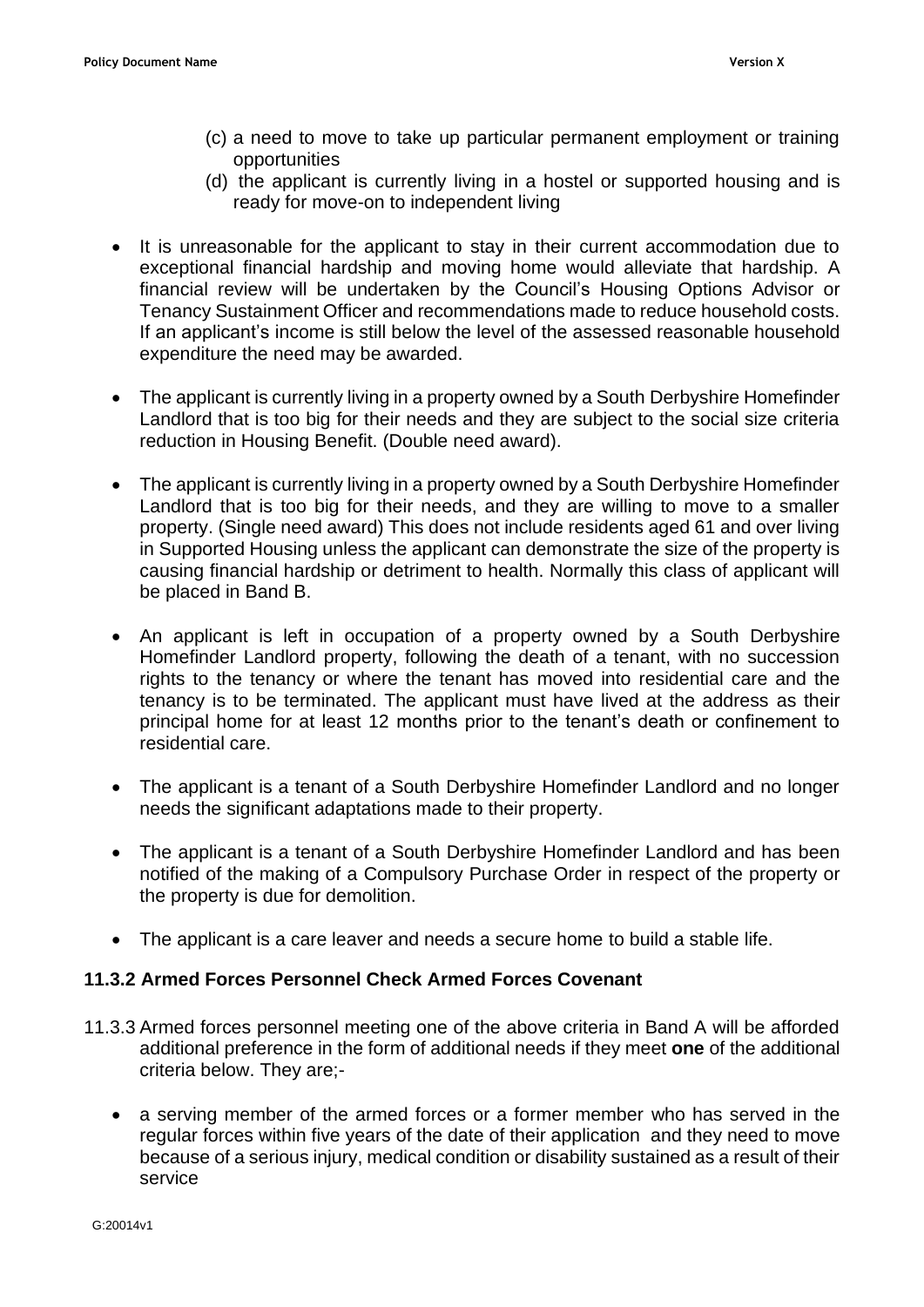- a bereaved spouse or civil partner of a member of the armed forces leaving Services Family Accommodation following the death of their spouse or partner.
- a serving or former member of the Reserve Forces who has served within five years of the date of their application and they need to move because of a serious injury, medical condition or disability sustained as a result of his/her service.
- a former member of the regular forces who has served within five years of the date of their application (Royal Navy, The Royal Marines, regular army or the Royal Air Force).

#### **11.4 Band B**

- 11.4.1 Applicants will be placed in this band where; an applicant, a joint applicant, any other member of their household or any number of people identified on their housing application are:-
	- aged 60 and over currently living in Supported Housing owned by a South Derbyshire Homefinder Landlord that is too big for their needs, and they are willing to move to a smaller property;
	- assessed as having a need to move on medical or mobility grounds where a move to a certain type of accommodation will improve their quality of life;
	- in need of one or more additional bed spaces but they are not classed as statutorily overcrowded.
	- living in an upper floor flat and have a child under 10 years old.
	- sharing facilities such as a kitchen and bathing facilities with another household where the other household was already in residence. This does not include adult family members who would normally reside in the property.
	- suffering a relationship breakdown and are living in the same property as their partner. Applicants in these criteria will not be granted a 'sharing facilities' need in addition.
	- suffering from low level anti-social behaviour or harassment. The evidence of which must be provided by a South Derbyshire Homefinder Landlord.
	- seeking to move due to a requirement to move closer to:
		- a child's school
		- family/friends for non-essential care and/or support where the applicant can demonstrate a move would significantly help their situation
		- shops and other local amenities where the applicant is aged 60 or over and lives in a rural community.
		- give non-essential care and support-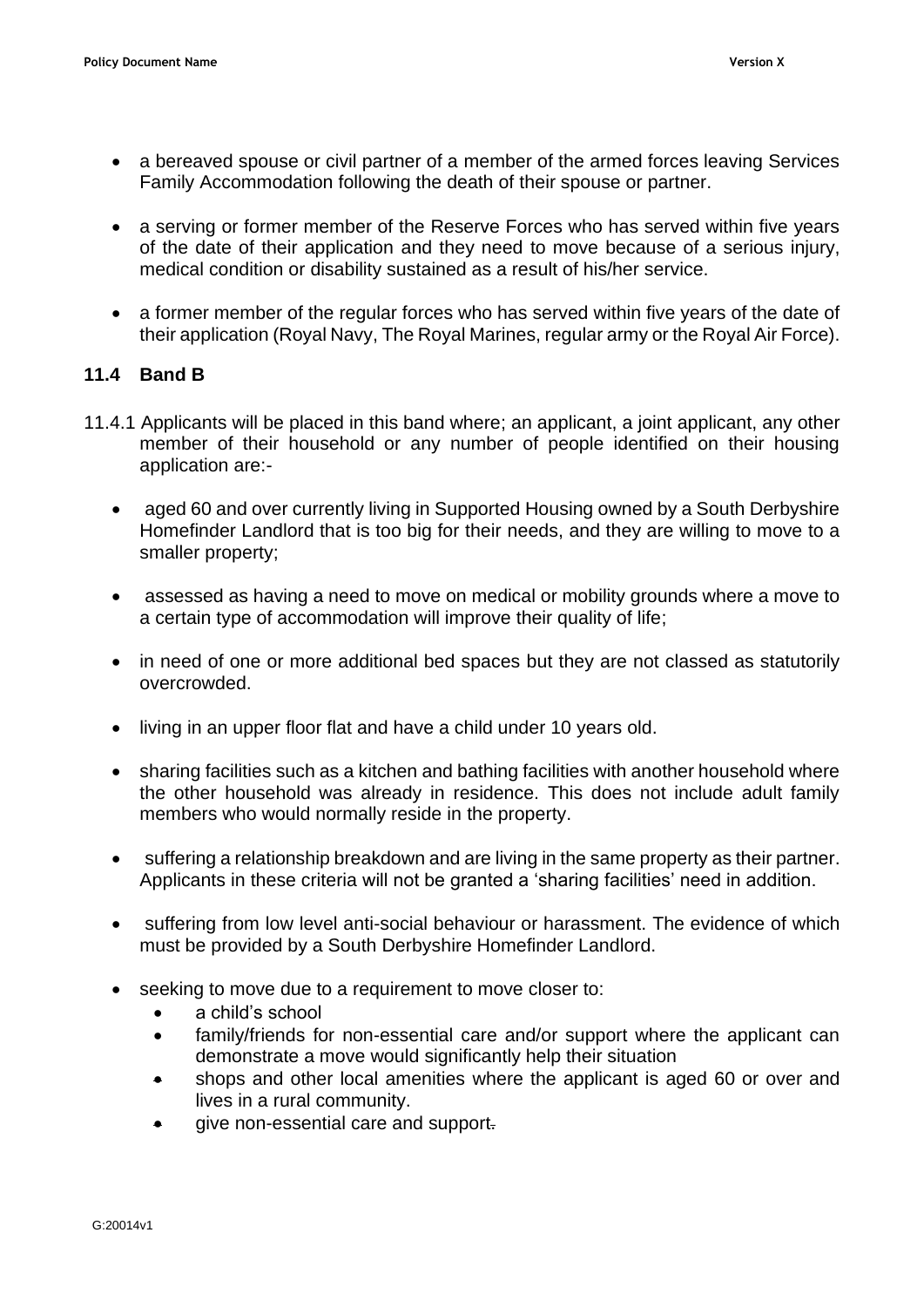- needing to move to access specialised medical treatment for a defined period of time which is less than 24 months.
- needing to move to take up particular employment or training opportunities, which is for a defined period of time less than 24 months.
- in supported, hostel type accommodation and have made an initial application to South Derbyshire Homefinder.

#### **11.5 Band C**

- 11.5.1 Applicants will be placed in this band if they are considered to be already adequately housed in their current accommodation. Adequately housed means that a move to other accommodation offered by South Derbyshire Homefinder Landlords would not alleviate or improve any issues the applicant is experiencing.
- 11.5.2 The Council will after any enquiry or housing options assessment explain to an applicant if it considers that the application only meets Band C criteria, before the application is approved to join the Housing Register.

#### **11.6 Applicants with multiple needs**

- 11.6.1 Where applicants have multiple needs these will be accounted for and applied to the banding of an application
- 11.6.2 The circumstances of an applicant, joint applicant, any other member of their household or any number of people identified on application will be assessed to identify any multiple needs. This means that an applicant or household can be assessed as having multiple needs and an applicant or household with two needs or more will have greater priority than an applicant with one need within any given band.

#### **11.7 Reviewing banding**

- 11.7.1 Applicants in any band have the right at any time to request a review of their banding.
- 11.7.2 All applications placed in the Emergency Band will be reviewed every eight weeks. Applications in Bands A and B will be reviewed annually to check whether their housing needs have changed.
- 11.7.3 An applicant's needs and banding will also be reviewed at the time of any offer to ensure the need award and banding is still applicable.

#### **12. Property Allocation**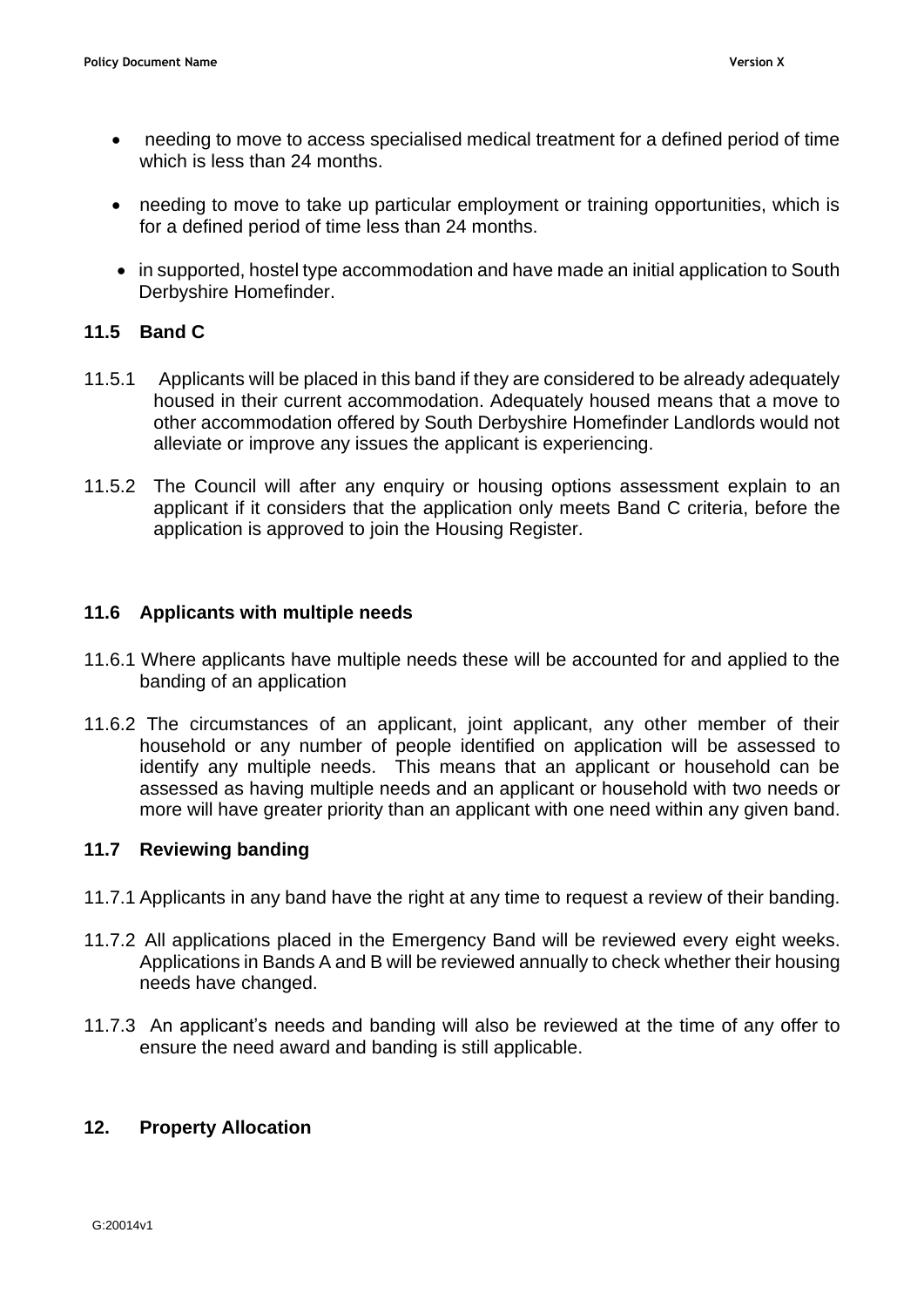- 12.1 Shortlisted applicants will be offered accommodation based on the number of people in their household. See 12.4 below.
- 12.2 The Council will inform the applicant which size of property it considers to be most suitable for them. The Council will advertise properties with the minimum and maximum number of occupants. If there is a permanent carer in residence or a medical condition that justifies the need for an extra room, accommodation with an additional bedroom will usually be offered
- 12.3 Some properties will be advertised with an age requirement. For example, where the Council states 'applicants over the age of 40 years', there must be at least one member of the household that meets this requirement.
- 12.4 The table below provides a guide as to how many bedrooms an applicant or household are usually entitled to bid for. There will be circumstances where it is necessary to allocate properties outside of these guidelines

|                                                      | Studio flat  | →<br>bedroom flat | bedroom bungalow | bedroom house | $\mathbf{z}$<br>bedroom flat | $\mathbf{v}$<br>bedroom | $\mathbf{\mathsf{C}}$<br>bedroom bungalow | $\mathbf{z}$<br>bedroom house | $\infty$<br>bedroom flat | $\omega$<br>bedroom | $\infty$<br>bedroom bungalow | $\infty$<br>bedroom<br>house | $\overline{4}$<br>bedroom house | <b>(</b><br>bedroom<br>house |
|------------------------------------------------------|--------------|-------------------|------------------|---------------|------------------------------|-------------------------|-------------------------------------------|-------------------------------|--------------------------|---------------------|------------------------------|------------------------------|---------------------------------|------------------------------|
| Single person under<br>60 years                      | $\checkmark$ | ✓                 |                  | $\checkmark$  |                              |                         |                                           |                               |                          |                     |                              |                              |                                 |                              |
| Single person over<br>60 years                       |              |                   |                  | ✓             |                              |                         |                                           |                               |                          |                     |                              |                              |                                 |                              |
| Single person or<br>couple expecting a<br>baby       |              |                   |                  |               | $\checkmark$                 | ✓                       |                                           | ✓                             |                          |                     |                              |                              |                                 |                              |
| Single person under<br>60 with access to<br>children | ✓            |                   |                  | ✓             | ✓                            |                         |                                           |                               |                          |                     |                              |                              |                                 |                              |
| Couple with no<br>children, under 60<br>years        |              |                   |                  | ✓             |                              |                         |                                           |                               |                          |                     |                              |                              |                                 |                              |
| Couple with no<br>children, over 60<br>years         |              | $\checkmark$      |                  |               |                              |                         |                                           |                               |                          |                     |                              |                              |                                 |                              |
| Couple under 60<br>with access to<br>children        | ✓            |                   |                  | ✓             | ✓                            |                         |                                           |                               |                          |                     |                              |                              |                                 |                              |
| Household with one<br>child                          |              |                   |                  |               | ✓                            | $\checkmark$            |                                           | ✓                             |                          |                     |                              |                              |                                 |                              |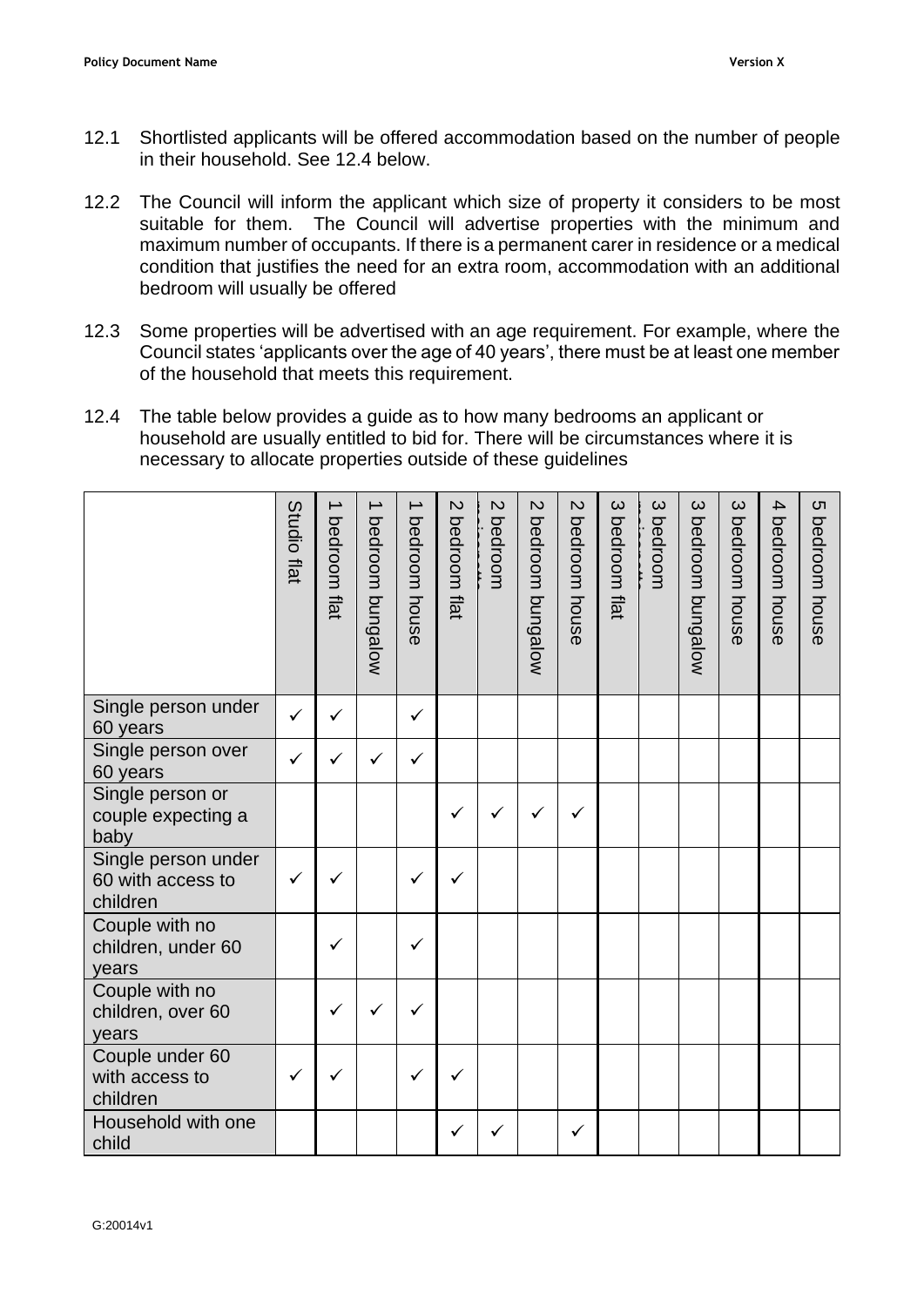| Household with two<br>children of the same<br>gender, both under<br>-10     |  |  |  |  |  |  |  |
|-----------------------------------------------------------------------------|--|--|--|--|--|--|--|
| Household with two<br>children of the same<br>gender, both aged<br>10 to 16 |  |  |  |  |  |  |  |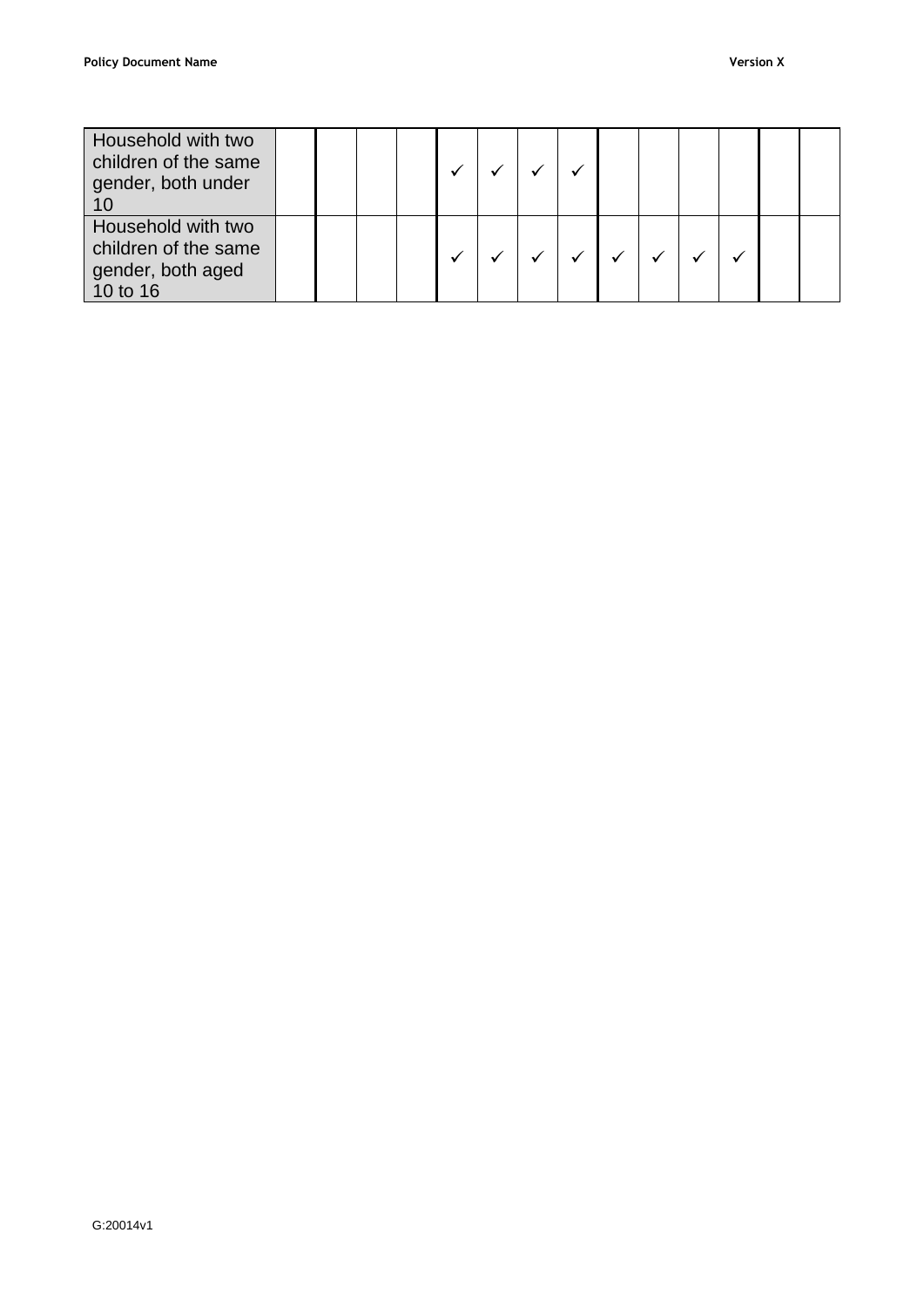|                                                                                       | Studio flat | ∸<br>bedroom flat | ∸<br>bedroom | ∸<br>bedroom house | $\mathbf{v}$<br>bedroom flat | $\mathsf{N}$<br>bedroom | $\mathcal{D}$<br>bedroom | Z<br>bedroom house | ယ<br>bedroom flat | $\mathbf{\omega}$<br>bedroom | ယ<br>bedroom | ယ<br>bedroom<br>house | 4<br>bedroom<br>house | cл<br>bedroom<br>house |
|---------------------------------------------------------------------------------------|-------------|-------------------|--------------|--------------------|------------------------------|-------------------------|--------------------------|--------------------|-------------------|------------------------------|--------------|-----------------------|-----------------------|------------------------|
| Household with two<br>children of the same<br>gender, one under<br>16 and one over 16 |             |                   |              |                    |                              |                         | ✓                        |                    | ✓                 |                              |              |                       |                       |                        |
| Household with two<br>children of the same<br>gender, both over 16                    |             |                   |              |                    |                              |                         |                          |                    |                   |                              |              |                       |                       |                        |
| Household with two<br>children of different<br>genders both under<br>10               |             |                   |              |                    |                              |                         |                          |                    |                   |                              |              |                       |                       |                        |
| Household with two<br>children of different<br>genders, one under<br>10, one over 10  |             |                   |              |                    |                              |                         |                          |                    |                   |                              |              |                       |                       |                        |
| Household with two<br>children of different<br>genders, both over<br>10               |             |                   |              |                    |                              |                         |                          |                    |                   |                              |              |                       |                       |                        |
| Household with<br>three children                                                      |             |                   |              |                    |                              |                         |                          |                    | ✓                 |                              |              |                       |                       |                        |
| Household with four<br>children                                                       |             |                   |              |                    |                              |                         |                          |                    | ✓                 | ✓                            | ✓            | ✓                     | ✓                     |                        |
| Household with 5<br>children                                                          |             |                   |              |                    |                              |                         |                          |                    |                   |                              |              |                       |                       |                        |

12.5 There may be occasions where applicants are offered a property, that has an extra bedroom. Before bidding for that property, applicants who are in receipt of Universal Credit or other benefits will need to check what size of property their benefit entitlement will cover. If an applicant is unable to meet the cost of the rent from their income the South Derbyshire Homefinder Landlord may by-pass the applicant unless the applicant can evidence, and the landlord is satisfied, that they will be able to make full rental payment.

## **12.6 Supported Housing**

12.6.1 The Council has just under 1000 supported housing units which are normally allocated for households with at least one occupant who is aged over 60 years old. These properties are typically bungalows or flats with communal entrances. These properties are not normally allocated to anyone under this age.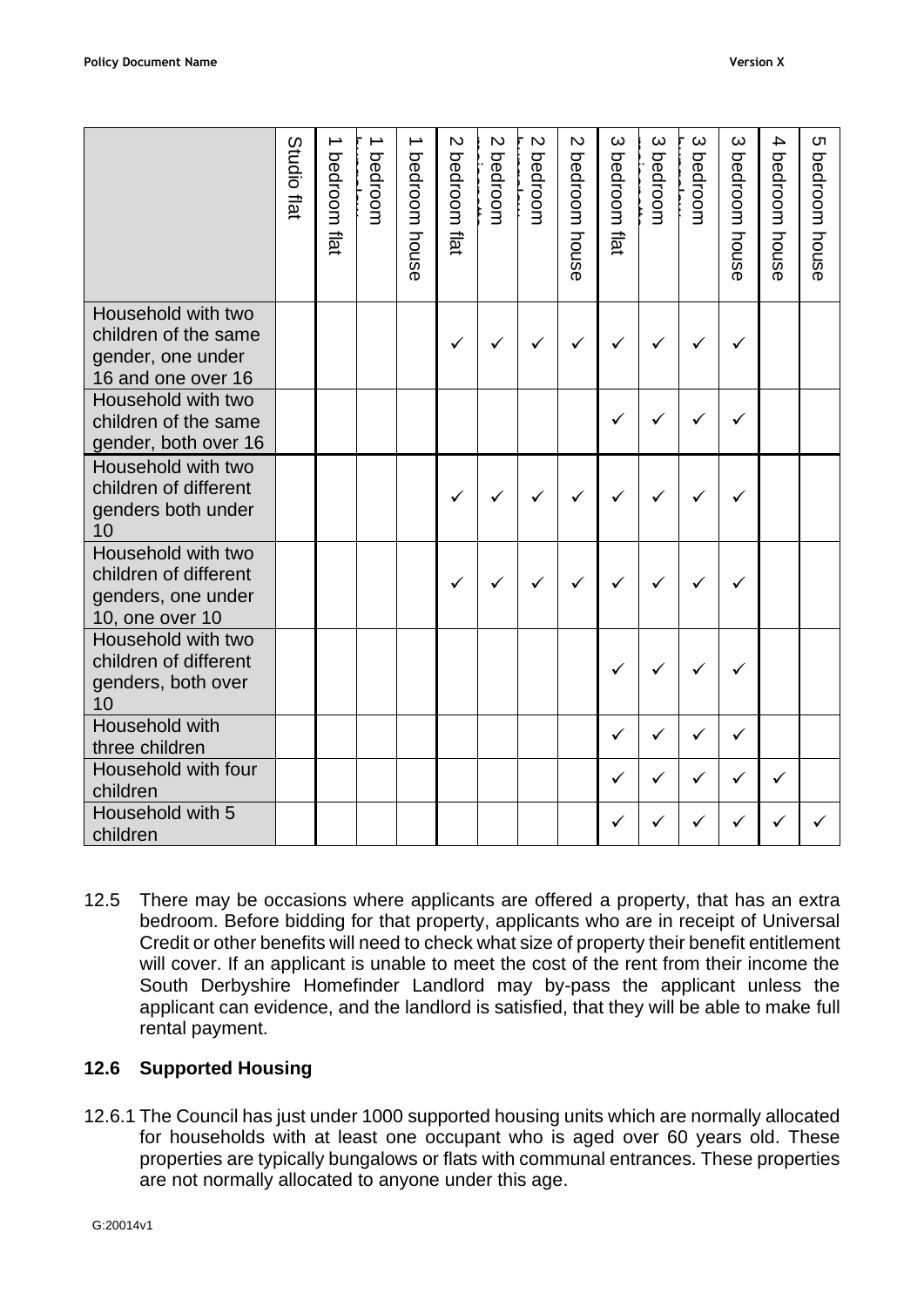- 12.6.2 If an applicant under the age of 60 is currently receiving Disability Living Allowance (DLA) or Personal Independence Payment, the South Derbyshire Homefinder Landlords may offer them a property that's normally considered for someone over 60, if the move to this type of accommodation alleviates an issue with their current housing situation. i.e. a wheelchair user moving into a bungalow
- 12.6.3 A number of properties will have adaptations suitable for people with disabilities. Wherever possible the Council reserves the right to make the best use of these adaptations and allocate properties to those applicants with needs matching the property adaptations.

#### **13. Local connection**

- 13.1 To be accepted on to the South Derbyshire Homefinder Register applicants must normally demonstrate they have a local connection to the District.
- 13.2 To qualify for 'local connection' and be accepted on to the Housing Register, the applicant

must:

- have lived in the District for six out of the last 12 months, or
- have lived in the District for three out of the last five years, or
- worked permanently in the District immediately prior to the application, for a period of 6 months or longer, or
- have an immediate family member (grandparent / parent / adult child / sibling), with whom they are in close contact, living in the District who themselves meet the local connection criteria in this policy.
- 13.3 Applicants will need to provide evidence of their local connection with the District.
	- If applicants claim a local connection through employment, they will need their current employer to provide written evidence of their employment
	- Where applicants claim a local connection through family, they will need provide evidence to confirm the family connection.

#### **13.4 Other local connection circumstances**

13.4.1 These circumstances are:

- applicants who have been accepted by the Council under homeless legislation
- applicants who have been accepted for priority re-housing as a reciprocal arrangement with another local authority. This may be where another local authority wishes to place an applicant away from their area due to threats of serious harm against the applicant.
- members of the Armed Forces, who are seeking accommodation under the terms of the Armed Forces Covenant.
- Households with an occupant over the age of 60 with no local connection but with a desire to live in South Derbyshire.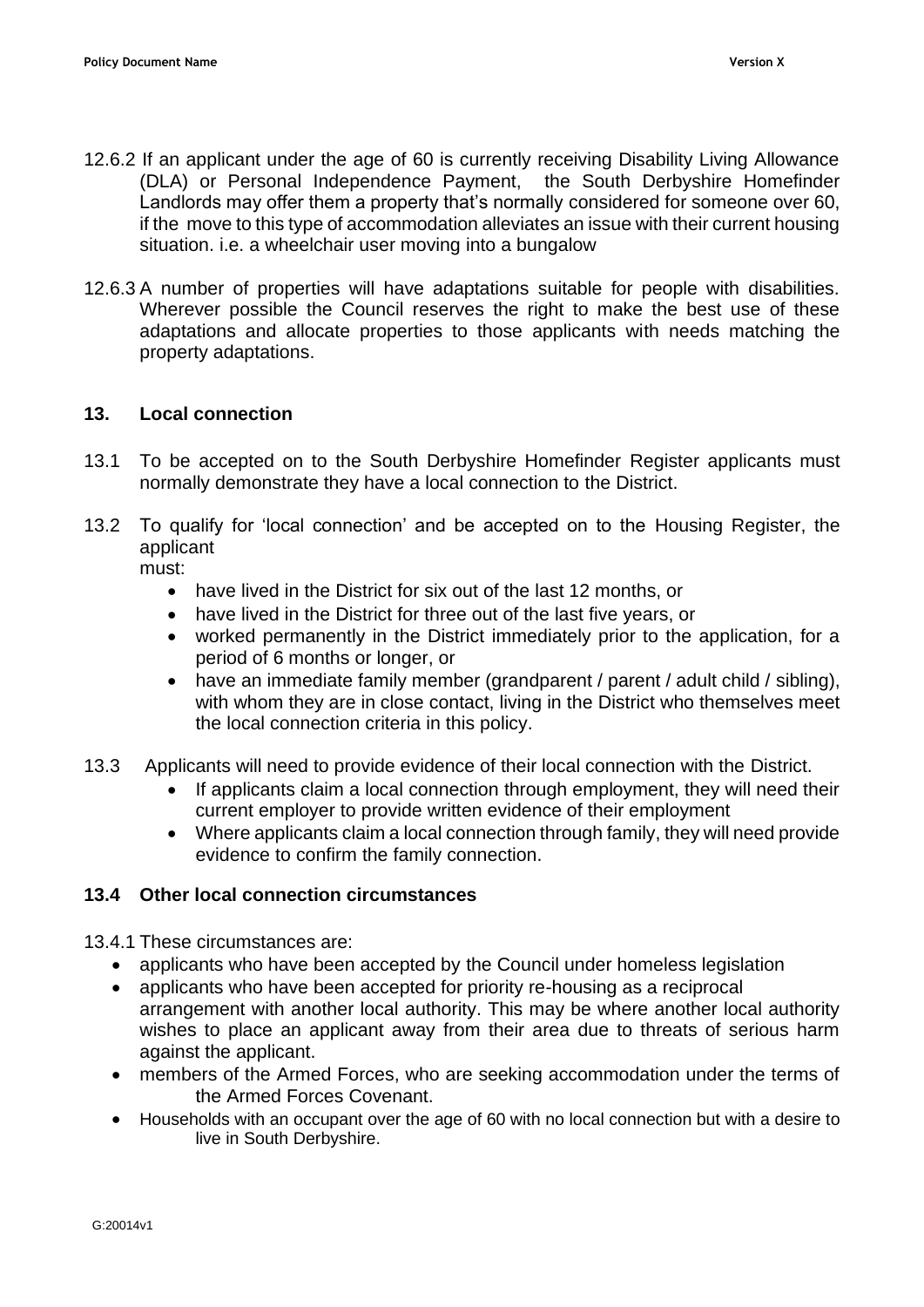#### **13.5 Local Lettings Policies**

13.5. In some cases, South Derbyshire Homefinder Landlords may decide to let properties within a local area or new development on a different basis. A "Local Lettings Plan "for either newly built or existing properties will be adopted where there is evidence that indicates that such an approach is necessary.

#### **14. Applications to join the Register from 16-17-year olds**

- 14.1 Applicants can apply to join the Housing Register once they are 16 years old. However, if they are under 18, after they register and before they can be offered a home, they will be expected to attend an independent living interview with the Council's Tenancy Sustainability Officer.
- 14.2 Applicants under 18 years old must provide details of a guarantor (someone who accepts legal responsibility for the tenancy on their behalf) otherwise accommodation will not be offered to them.
- 14.3 The guarantor will be interviewed by the Council's Housing Options and Tenancy Service Team Leader to ensure they are able to afford to cover rent payments and are a qualifying person under this policy.
- 14.4 If the guarantor does not meet this criterion the offer of accommodation will be withdrawn.
- 14.5 Young people in the care of the local authority (Care) will be allowed to apply to join the Housing Register when they reach 17 years and 6 months old. If their application is complete and meets the qualifying criteria of the policy, it will be considered in accordance with this Policy and assessed at a minimum Band A.
- 14.6 Upon the young person turning 17 years and 11 months old they will be allowed to bid for applicable properties advertised each week. Accommodation will not be offered until on or after their 18th birthday. If a bid is successful before their 18th birthday the tenancy sign up will take place following their 18th birthday.
- 14.7 The Council's Housing Services' Tenancy Sustainment Officer will carry out a case review and provide support to the young person at the point of an offer of accommodation, through to the early stages of their tenancy.
- 14.8 In order to sustain tenancies offered to young people leaving Care, the Council will manage these tenancies in accordance with the South Derbyshire 'care leavers protocol'.

#### **15. Types of tenancy offered**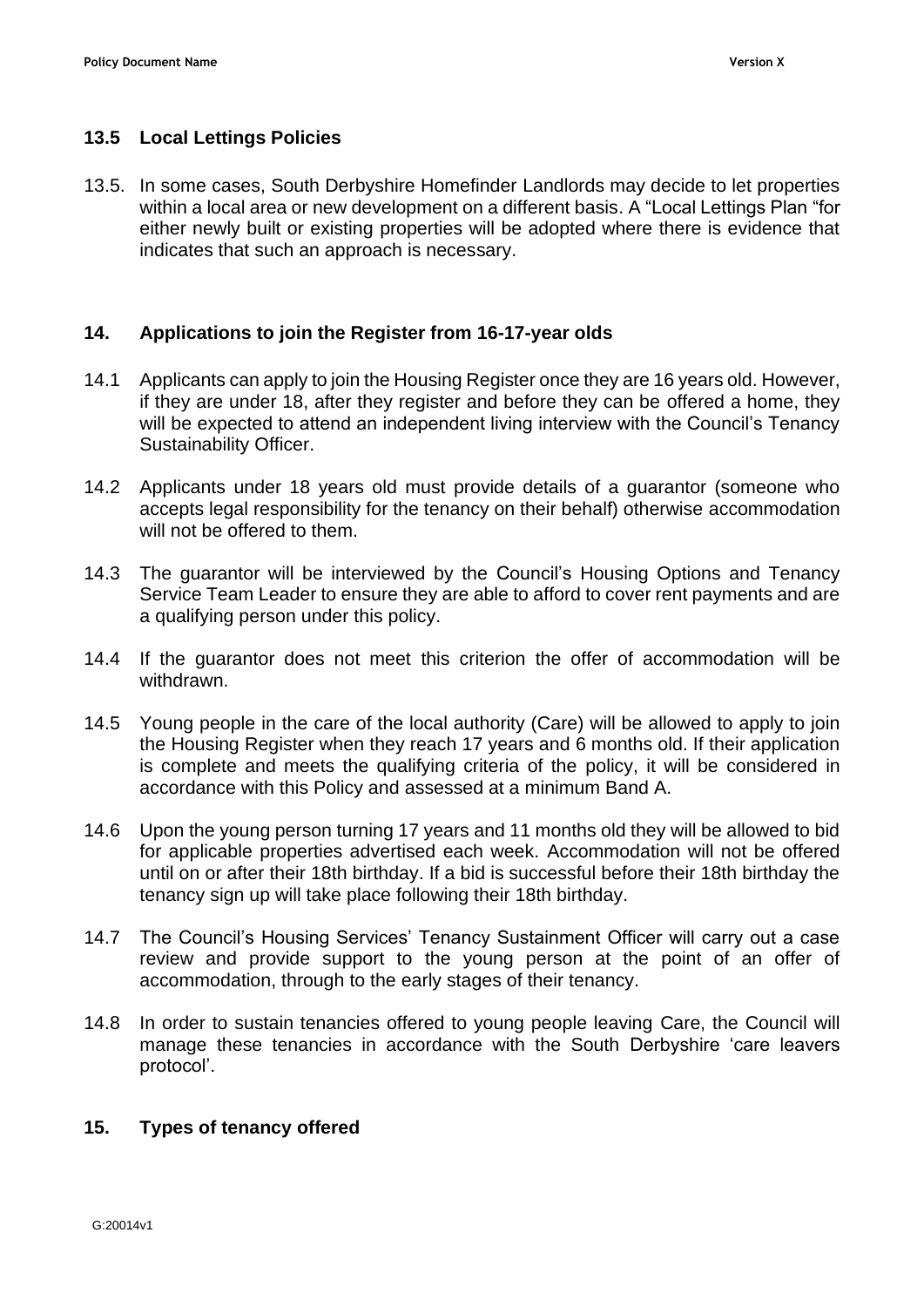- 15.1 The Council will offer an Introductory Tenancy of 12 months. Where the Introductory Tenancy period is successfully completed, the Introductory Tenancy becomes a secure tenancy.
- 15.2 Other South Derbyshire Homefinder Landlords will normally offer a Starter Tenancy of 12 months. This will be followed by the tenancy type determined in the Landlord's tenancy policies.

#### **16. Reviews**

- 16.1 The Housing Act 1996 (as amended), gives applicants the right to ask for a review if the Council decides not to allow applicants to join the Housing Register or makes a decision that affects their application.
- 16.2 Requests for review must be made in writing to the Council's Head of Housing. Applicants or their representative may give their reasons for requesting a review in person, if it is difficult to provide their reasons in writing.
- 16.3 A Council senior officer, who has not been involved in the original decision, will consider the request for a review. The officer will base their decision on the known facts at the time of the review. In some cases, the applicant may be asked for more information to help make a decision.
- 16.4 The Council will write to the applicant about their decision and explain their reasons for it within 28 days of receipt of the request for a review

#### **17. Complaints**

- 17.1 The Council is committed to providing the best possible housing service.
- 17.2 If an applicant is unhappy with the service provided by the Council's Housing Options Team they should contact the team to try to get the resolve the problem.
- 17.3 If an applicant is still not satisfied with the response, they should obtain the 'Making a Complaint about Council Services' form, available from the Council's offices. The complaint will be considered by the Council's Corporate Complaints Officer.
- 17.4 If a complainant is unhappy with the Council's Corporate Complaints Officer's reply, they can either

17.4.1 refer their complaint to the Council's Designated Persons, who will attempt to assist the applicant in finding a satisfactory resolution. Designated Persons are; an elected Councillor, a member of the Council's Performance & Scrutiny Panel or the local MP If the Designated Persons feel it is appropriate, with the complainant's permission, the Designated Persons have the authority to refer the complaint directly to the Local Government Ombudsman. This is an independent service run by central government to make sure that local authorities provide a certain standard of service to their customers, or